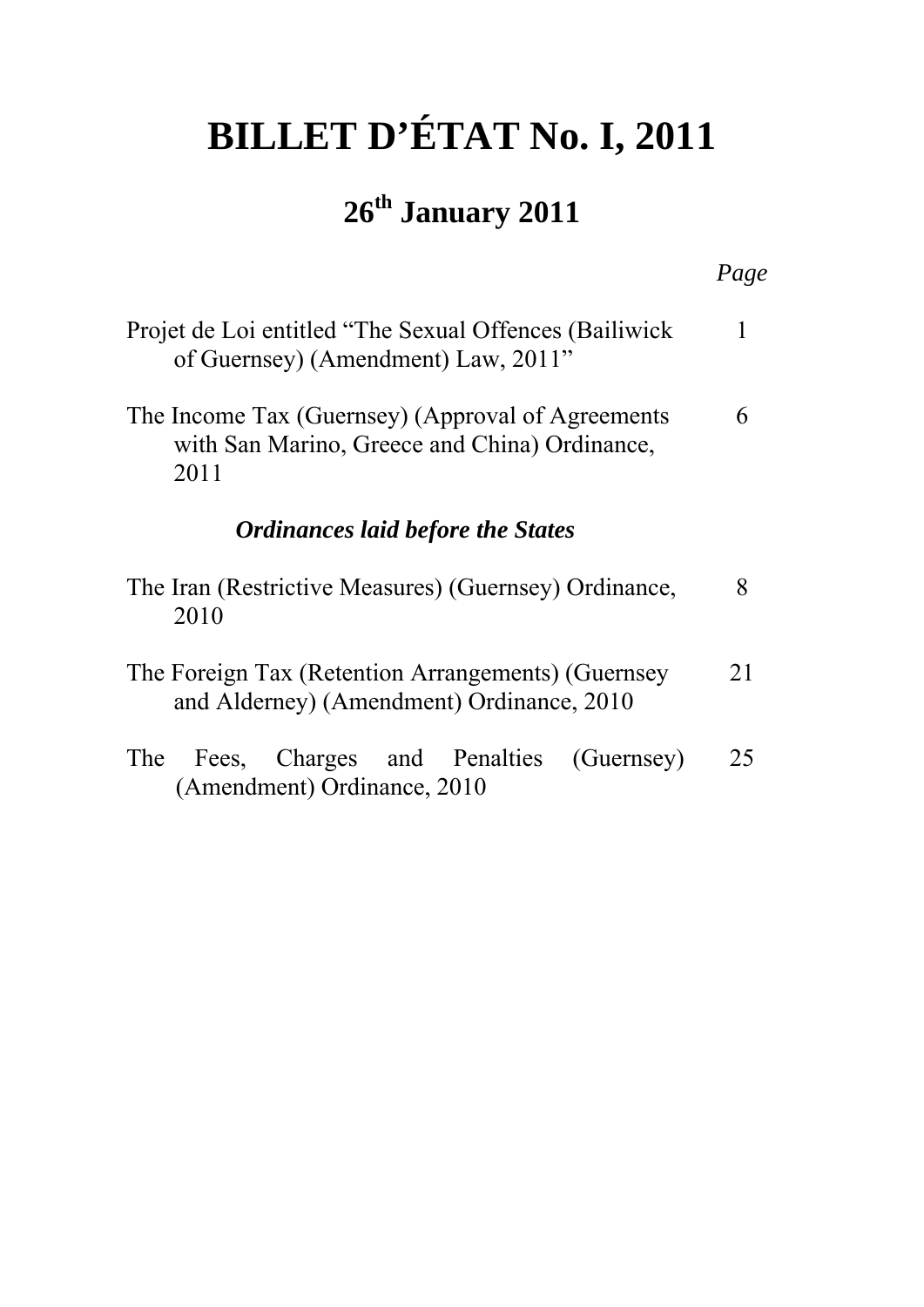# PROJET DE LOI

#### ENTITLED

# **The Sexual Offences (Bailiwick of Guernsey) (Amendment) Law, 2011**

**THE STATES**, in pursuance of their Resolution of the  $25<sup>th</sup>$  March,  $2010<sup>a</sup>$ , have approved the following provisions which, subject to the Sanction of Her Most Excellent Majesty in Council, shall have force of law in the Bailiwick of Guernsey.

### **Amendments to the Law of 1983.**

**1**. The Law of 1983 is amended as set out in the Schedule.

### **Homosexual acts on merchant ships.**

**2.** (1) The repeal of section 2 of the Law of 1983 (whether by this Law or the Sexual Offences (Amendment) (Guernsey) Law, 2000<sup>b</sup>) shall not be taken to prevent a homosexual act from constituting a ground for dismissing a member of the crew of a Guernsey ship from his ship.

\_\_\_\_\_\_\_\_\_\_\_\_\_\_\_\_\_\_\_\_\_\_\_\_\_\_\_\_\_\_\_\_\_\_\_\_\_\_\_\_\_\_\_\_\_\_\_\_\_\_\_\_\_\_\_\_\_\_\_\_\_\_\_\_\_\_\_\_\_

(2) In this section -

**b** Ordres en Conseil Vol. XL, p. 94.

**a** Article IX of Billet d'État No. VI of 2010.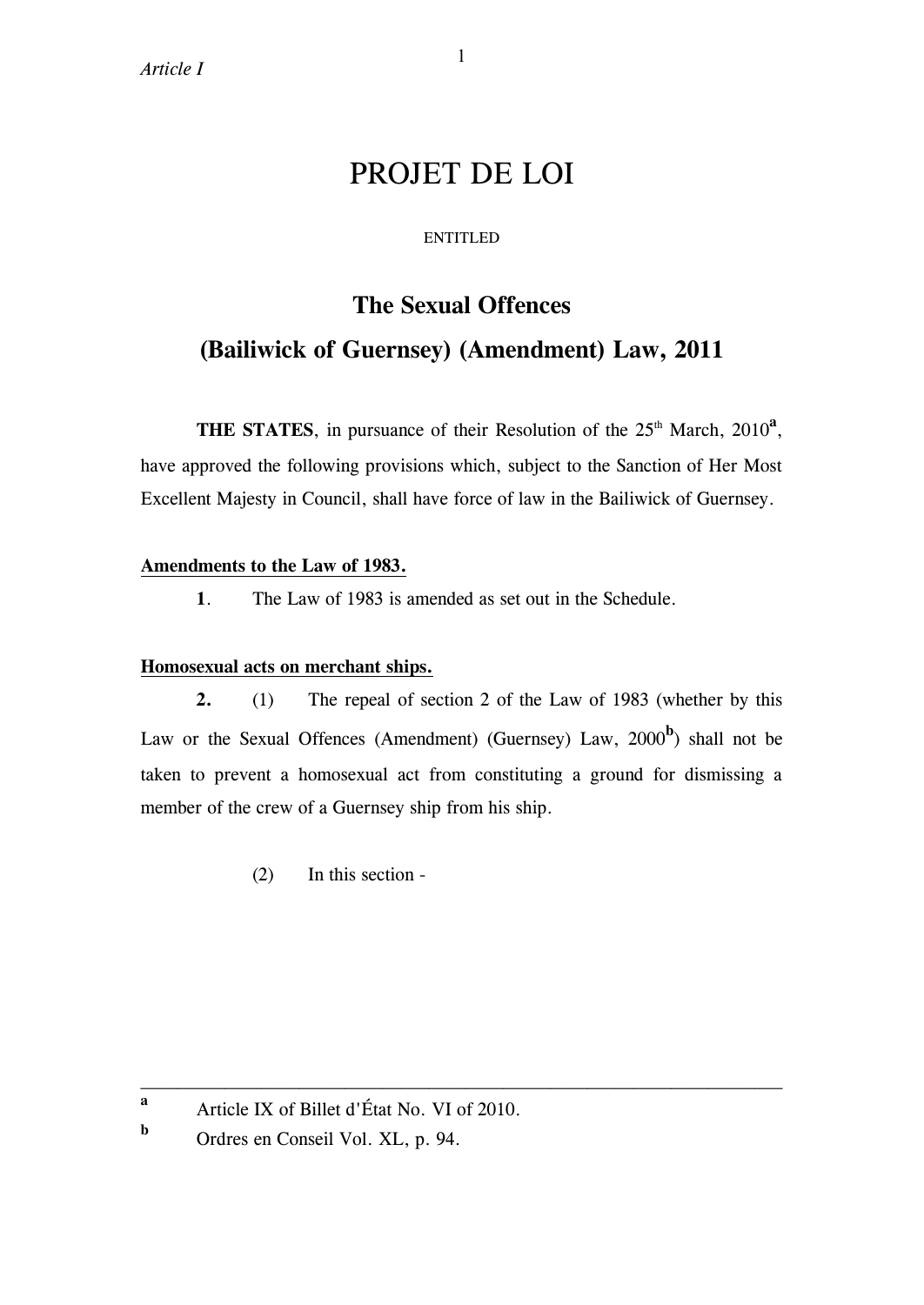"**Guernsey ship**" has the meaning given by section 1(3) of the Merchant Shipping (Bailiwick of Guernsey) Law, 2002<sup>c</sup>, and

 "**member of the crew**", in relation to a ship, includes the master of the ship and any apprentice to the sea serving in the ship.

#### **Repeal.**

**3.** The Sexual Offences (Amendment) (Guernsey) Law, 2000 is repealed.

#### **Past offences and transitional provisions.**

**4.** (1) Subject to subsection (2), the amendments made by this Law to the Law of 1983 have effect in relation to acts done before or after the commencement of this Law.

 (2) The amendments made by this Law to the Law of 1983 do not have effect in relation to any act which is, or apart from this Law would be, an offence, where the defendant to an indictment for that offence has been committed for trial before the commencement of this Law.

 (3) For the avoidance of doubt, a reference in this section to "**the amendments made by this Law to the Law of 1983**" includes a reference to the repeal of the Sexual Offences (Amendment) (Guernsey) Law, 2000.

#### **Interpretation.**

 **5**. (1) In this Law, "**the Law of 1983**" means the Sexual Offences

\_\_\_\_\_\_\_\_\_\_\_\_\_\_\_\_\_\_\_\_\_\_\_\_\_\_\_\_\_\_\_\_\_\_\_\_\_\_\_\_\_\_\_\_\_\_\_\_\_\_\_\_\_\_\_\_\_\_\_\_\_\_\_\_\_\_\_\_\_

**c** Order in Council No. VIII of 2004; as amended by Order in Council No. XIII of 2010; see also Ordres en Conseil Vol. XL, p. 15 and Recueil d'Ordonnances Tome XXIX, p. 406.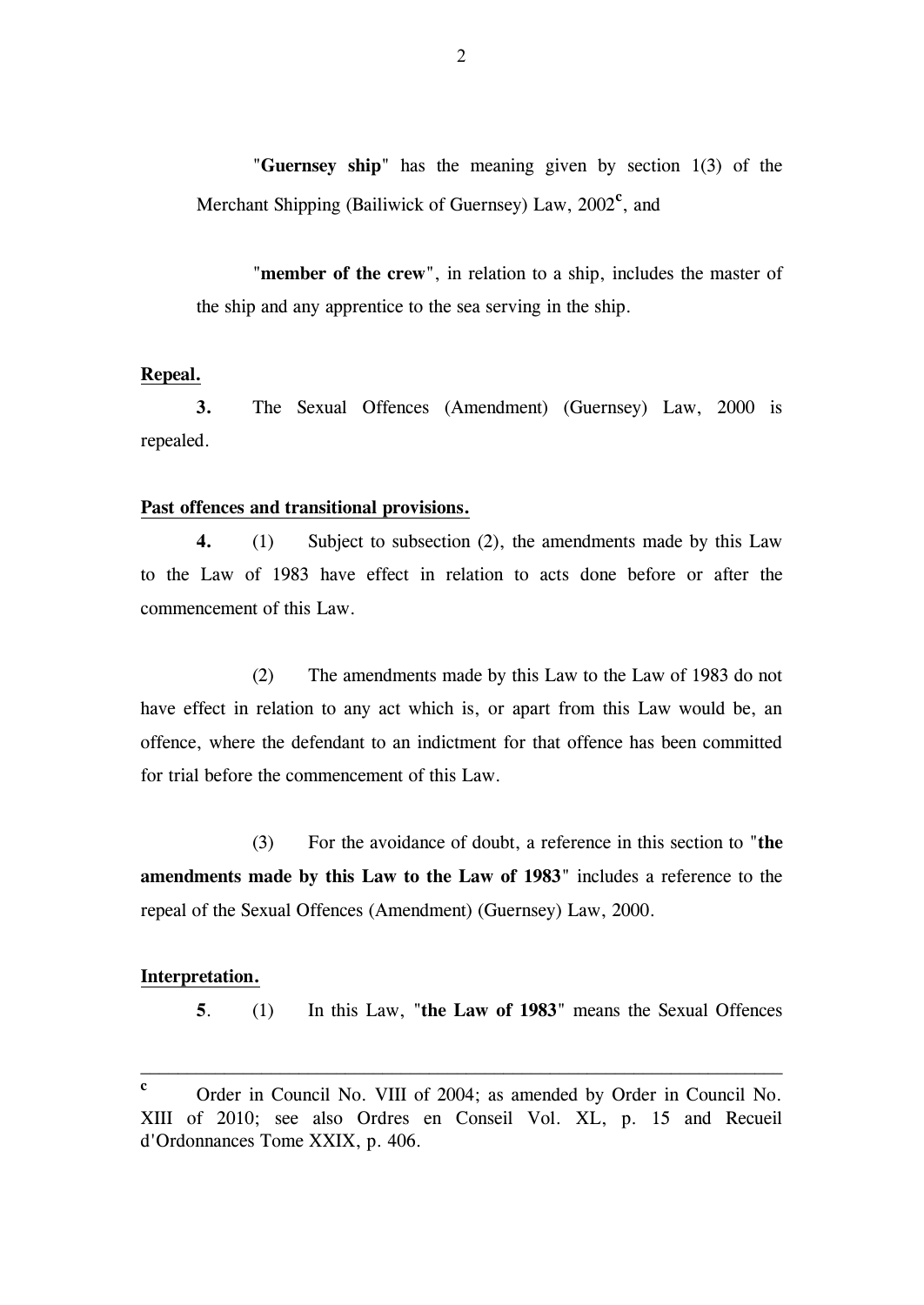(Bailiwick of Guernsey) Law, 1983**<sup>d</sup>** .

 (2) The Interpretation (Guernsey) Law, 1948**<sup>e</sup>** applies to the interpretation of this Law throughout the Bailiwick.

 (3) Any reference in this Law to any other Law is a reference thereto as from time to time amended, re-enacted (with or without modification), extended or applied.

#### **Citation.**

**e**

**6**. This Law may be cited as the Sexual Offences (Bailiwick of Guernsey) (Amendment) Law, 2011.

\_\_\_\_\_\_\_\_\_\_\_\_\_\_\_\_\_\_\_\_\_\_\_\_\_\_\_\_\_\_\_\_\_\_\_\_\_\_\_\_\_\_\_\_\_\_\_\_\_\_\_\_\_\_\_\_\_\_\_\_\_\_\_\_\_\_\_\_\_

Ordres en Conseil Vol. XIII, p. 355.

**d** Ordres en Conseil Vol. XXVIII, p. 316; as amended by Vol. XXXI, p. 278 and, in respect of the Islands of Guernsey, Herm and Jethou, Vol. XL. p. 94. See also Ordres en Conseil Vol. XXXVI, p. 639 and Recueil d'Ordonnances Tome XXIII, p. 472.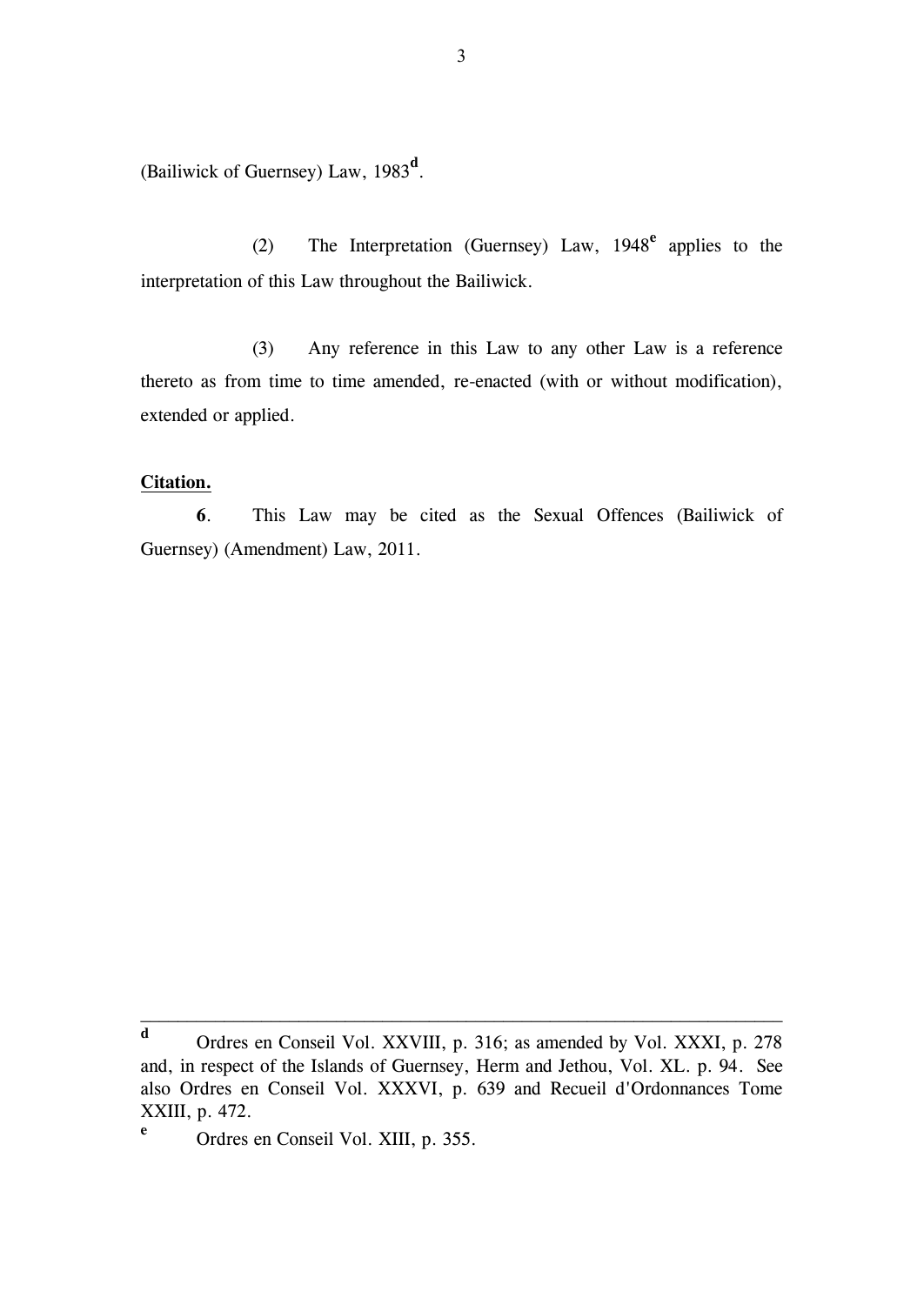### SCHEDULE

### Section 1

### AMENDMENTS TO LAW OF 1983

| <b>Provision</b> | <b>Amendment</b>                                                             |  |  |
|------------------|------------------------------------------------------------------------------|--|--|
| Section          | For these subsections, substitute the following subsection -                 |  |  |
| 1(1)<br>and      |                                                                              |  |  |
| (2)              | Notwithstanding the provisions of the Law of<br>"(1)                         |  |  |
|                  | 1929 or any rule of customary law, a homosexual act in private               |  |  |
|                  | shall not be an offence provided that the parties consent thereto            |  |  |
|                  | and have attained the age of 16 years.".                                     |  |  |
|                  |                                                                              |  |  |
| Section          | For this subsection, substitute the following subsection -                   |  |  |
| 1(4)             |                                                                              |  |  |
|                  | "(4)<br>It is hereby declared that where in<br>any                           |  |  |
|                  | proceedings it is charged that a homosexual act is an offence                |  |  |
|                  | the prosecutor shall have the burden of proving that the act was             |  |  |
|                  | done otherwise than in private or otherwise than with the                    |  |  |
|                  | consent of the parties or that any of the parties had not attained           |  |  |
|                  | the age of 16 years.".                                                       |  |  |
|                  |                                                                              |  |  |
| Section 2        | Repeal this section (to the extent that it is still in force anywhere in the |  |  |
|                  | Bailiwick).                                                                  |  |  |
|                  |                                                                              |  |  |
| Section          | For this paragraph, substitute the following paragraph -                     |  |  |
| 3(1)(a)          |                                                                              |  |  |
|                  | " $(a)$<br>the maximum punishment which may be imposed on                    |  |  |
|                  | conviction on indictment of a man for buggery, or                            |  |  |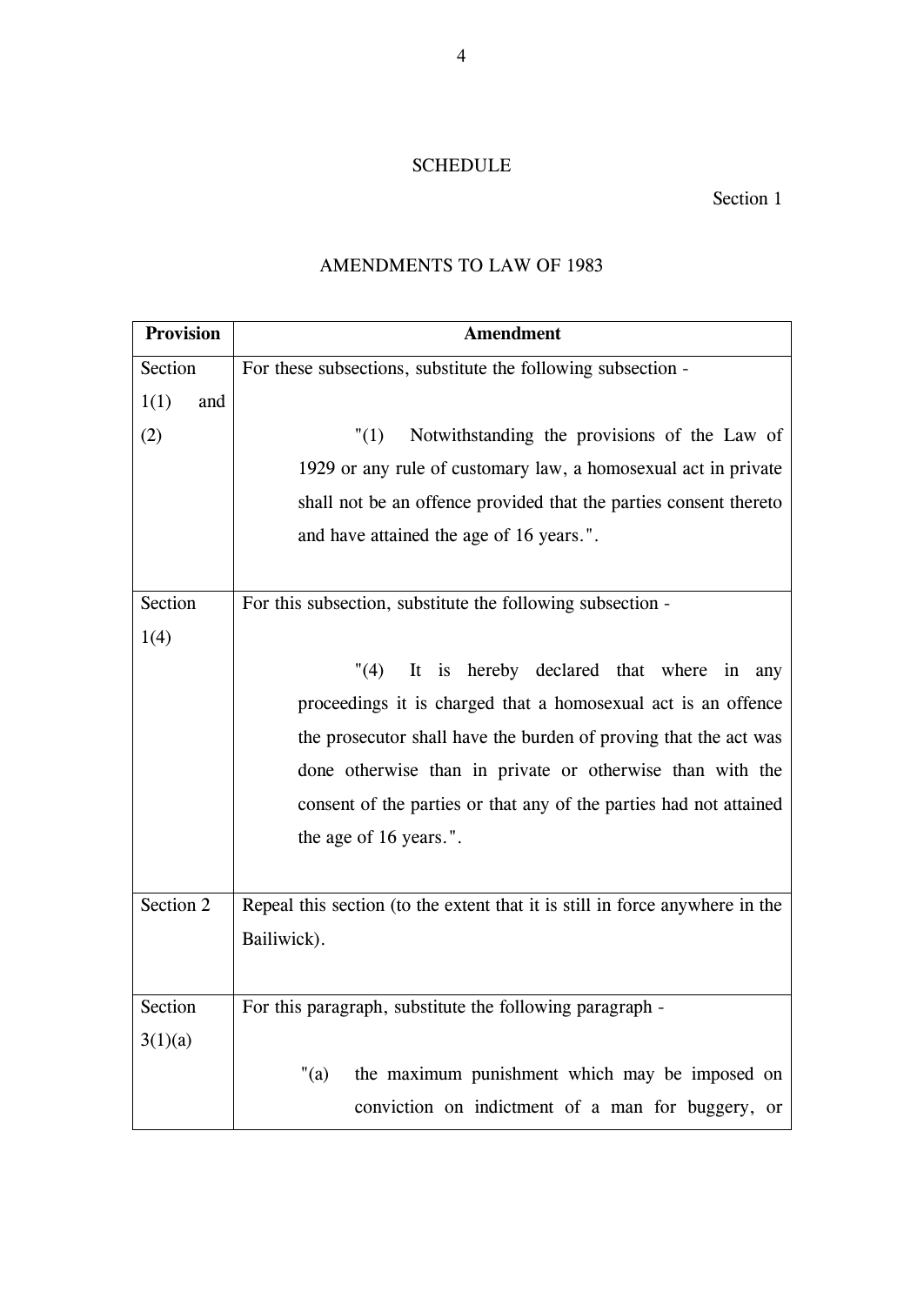| <b>Provision</b> | <b>Amendment</b>                                                       |  |  |  |  |
|------------------|------------------------------------------------------------------------|--|--|--|--|
|                  | attempt to commit buggery, with another man, where                     |  |  |  |  |
|                  | both the defendant and the other man are of or over the                |  |  |  |  |
|                  | age of sixteen years, shall be -                                       |  |  |  |  |
|                  | imprisonment for a term of ten years, except<br>(i)                    |  |  |  |  |
|                  | where that other man consented thereto, and                            |  |  |  |  |
|                  | in the said excepted case, imprisonment for a<br>(ii)                  |  |  |  |  |
|                  | term of two years,".                                                   |  |  |  |  |
| Section          |                                                                        |  |  |  |  |
|                  | For these subparagraphs, substitute the following subparagraphs -      |  |  |  |  |
| 3(1)(c)(i)       |                                                                        |  |  |  |  |
| and (ii)         | of committing an act of gross indecency with<br>"(i)                   |  |  |  |  |
|                  | another man under the age of 16 years, or                              |  |  |  |  |
|                  | of being a party to or procuring or attempting to<br>(ii)              |  |  |  |  |
|                  | procure the commission by a man under the age                          |  |  |  |  |
|                  | of 16 years of such an act with another man,".                         |  |  |  |  |
|                  |                                                                        |  |  |  |  |
| Section          | At the end of paragraph (b), for the full stop substitute a semi-colon |  |  |  |  |
| 9(2)             | and insert the following paragraph -                                   |  |  |  |  |
|                  | "man" means any person of the male gender.".<br>" $(c)$                |  |  |  |  |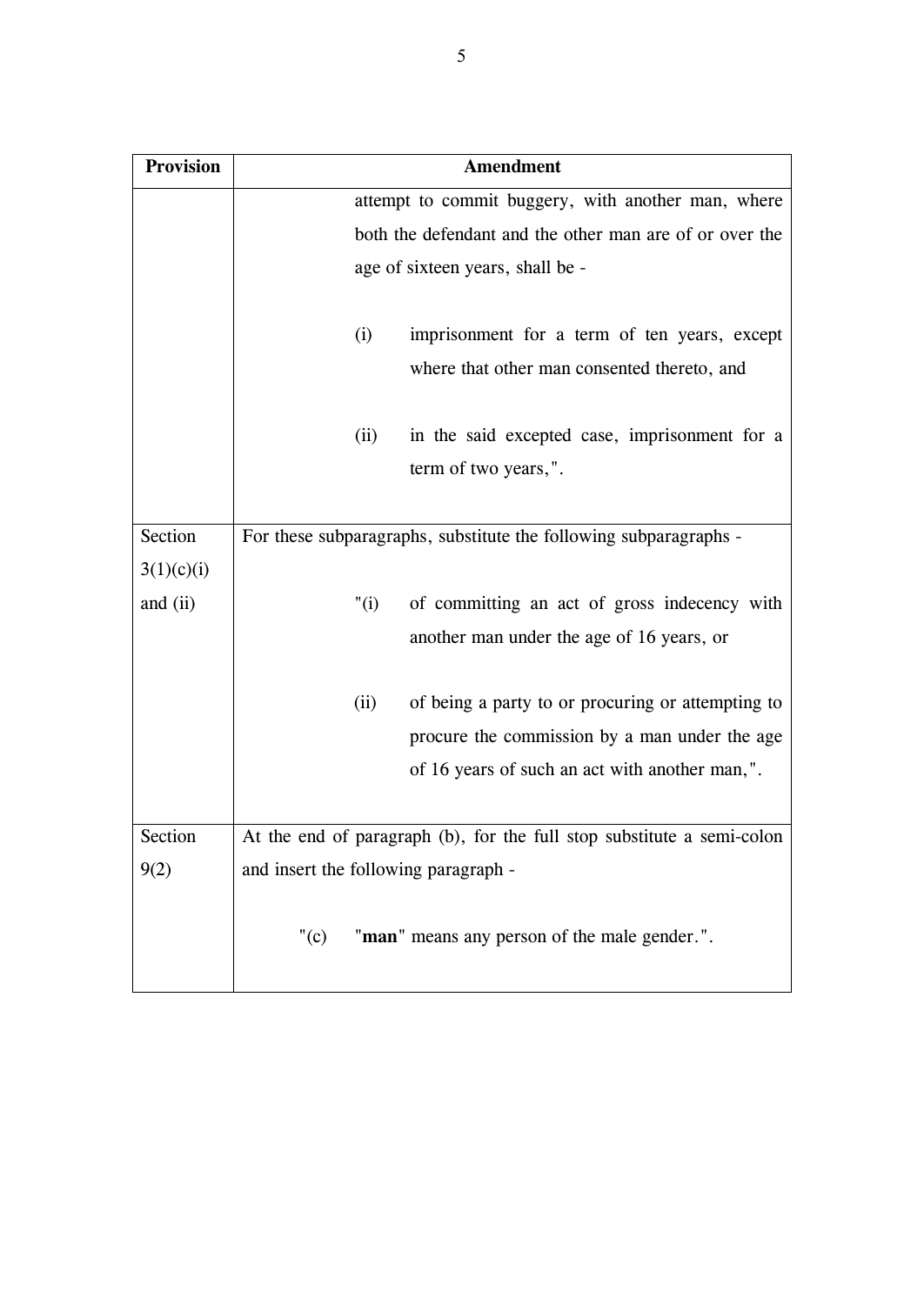# **The Income Tax (Guernsey) (Approval of Agreements with San Marino, Greece and China) Ordinance, 2011**

**THE STATES**, in exercise of the powers conferred on them by section 75C of the Income Tax (Guernsey) Law, 1975, as amended<sup>a</sup>, and all other powers enabling them in that behalf, hereby order:-

#### **Approval of Agreements.**

 **1.** The agreements providing for the obtaining and exchanging of information in relation to tax made between the States of Guernsey and the Governments of -

- (a) the Republic of San Marino, signed on the  $29<sup>th</sup>$  September 2010,
- (b) the Hellenic Republic, signed on the  $8<sup>th</sup>$  October 2010, and
- (c) the People's Republic of China, signed on the  $27<sup>th</sup>$  October 2010,

are, pursuant to section 75C of the Income Tax (Guernsey) Law, 1975, as amended, hereby specified for the purposes of that Law.

#### **Citation.**

**2.** This Ordinance may be cited as the Income Tax (Guernsey) (Approval of Agreements with San Marino, Greece and China) Ordinance, 2011.

**a** Ordres en Conseil Vol. XXV, p. 124; section 75C was inserted by section 5 of the Income Tax (Guernsey) (Amendment) Law, 2005 (No. XVII).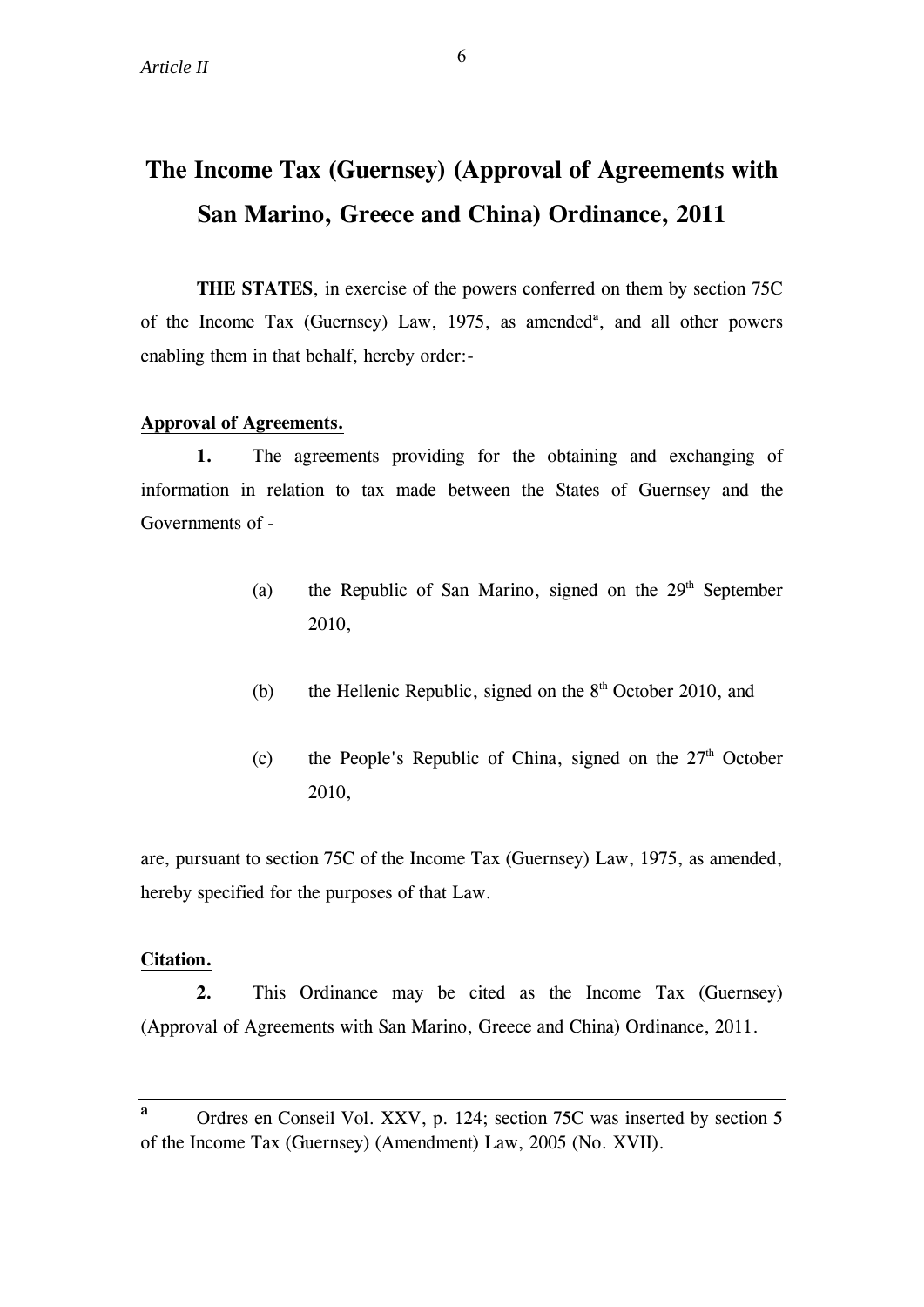## **Commencement.**

**3.** This Ordinance shall come into force on the 31<sup>st</sup> January 2011.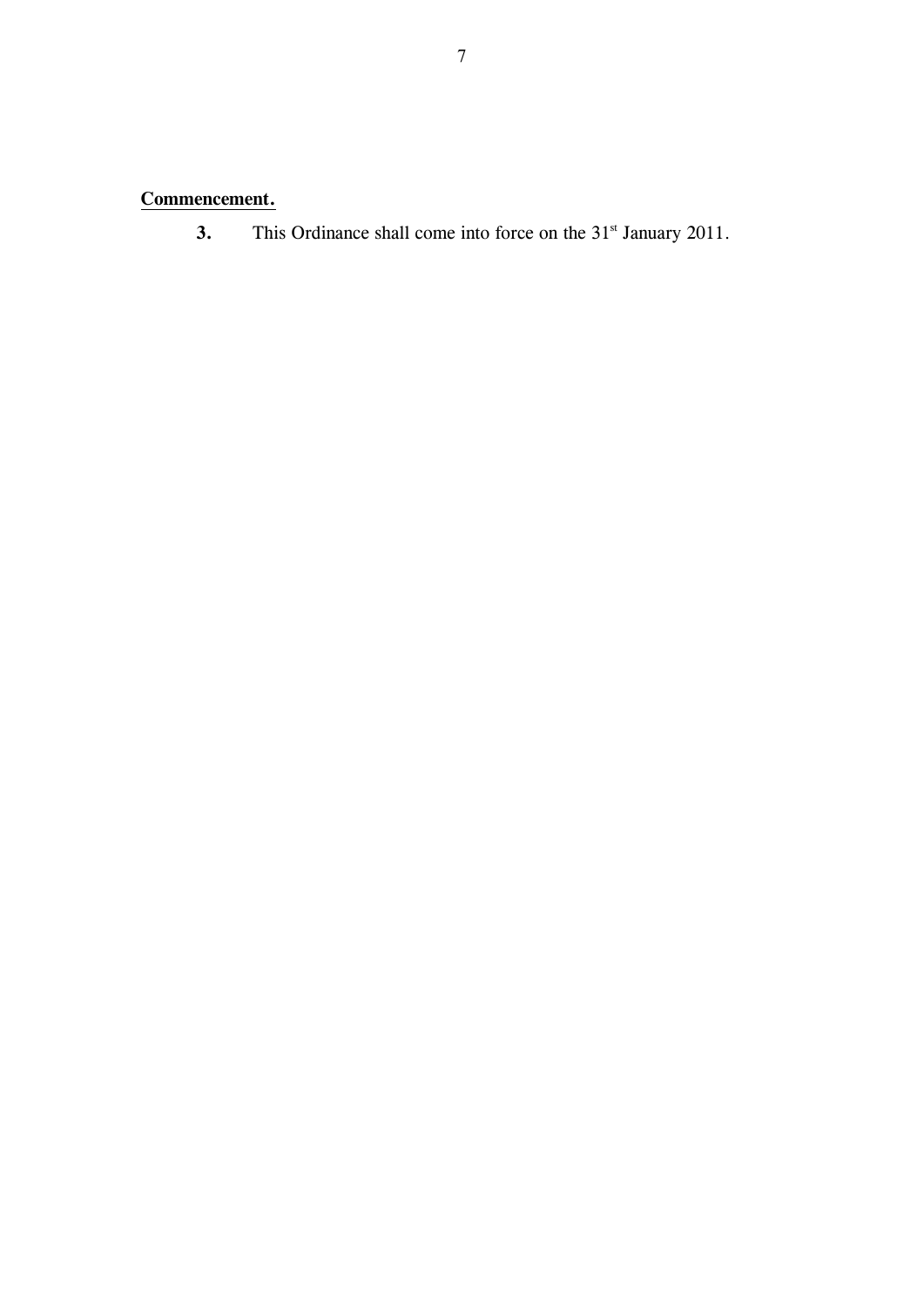#### *ORDINANCE LAID BEFORE THE STATES*

# **The Iran (Restrictive Measures) (Guernsey) Ordinance, 2010**

 **THE STATES LEGISLATION SELECT COMMITTEE**, in exercise of the powers conferred on the States by sections 1 and 4 of the European Communities (Implementation) (Bailiwick of Guernsey) Law, 1994<sup>a</sup> and on the Committee by Article  $66(3)$  of the Reform (Guernsey) Law,  $1948^b$ , and all other powers enabling the States in that behalf, hereby orders:

#### **Application of EU Regulation.**

1. Council Regulation (EU) No.  $961/2010$  of the  $25<sup>th</sup>$  October,  $2010<sup>c</sup>$ , concerning restrictive measures against Iran ("**the EU Regulation**") is applicable in Guernsey in all respects as if Guernsey, subject to the modifications in section 9, were a Member State.

#### **Infringement of prohibitions in EU Regulation.**

**2.** (1) A person who infringes any applicable prohibition described in Article 2.1(a), (b) or (c), 4, 5.1(a), (b), (c), (d) or (e), 8.1, 9, 11.1, 11.4, 15, 16.2, 16.4, 24.2, 25, 26.1, 28.1 or 28.2 of the EU Regulation is guilty of an offence.

- (2) A credit or financial institution which
	- (a) infringes the prohibition described in Article 24.1 of the EU Regulation, or

\_\_\_\_\_\_\_\_\_\_\_\_\_\_\_\_\_\_\_\_\_\_\_\_\_\_\_\_\_\_\_\_\_\_\_\_\_\_\_\_\_\_\_\_\_\_\_\_\_\_\_\_\_\_\_\_\_\_\_\_\_\_\_\_\_\_\_\_\_

**a** Ordres en Conseil Vol. XXXV(1), p. 65.

**b** Ordres en Conseil Vol. XIII, p. 288 (there are amendments not material to this Ordinance).

**c** OJ L 281, 27.10.2010, p.1.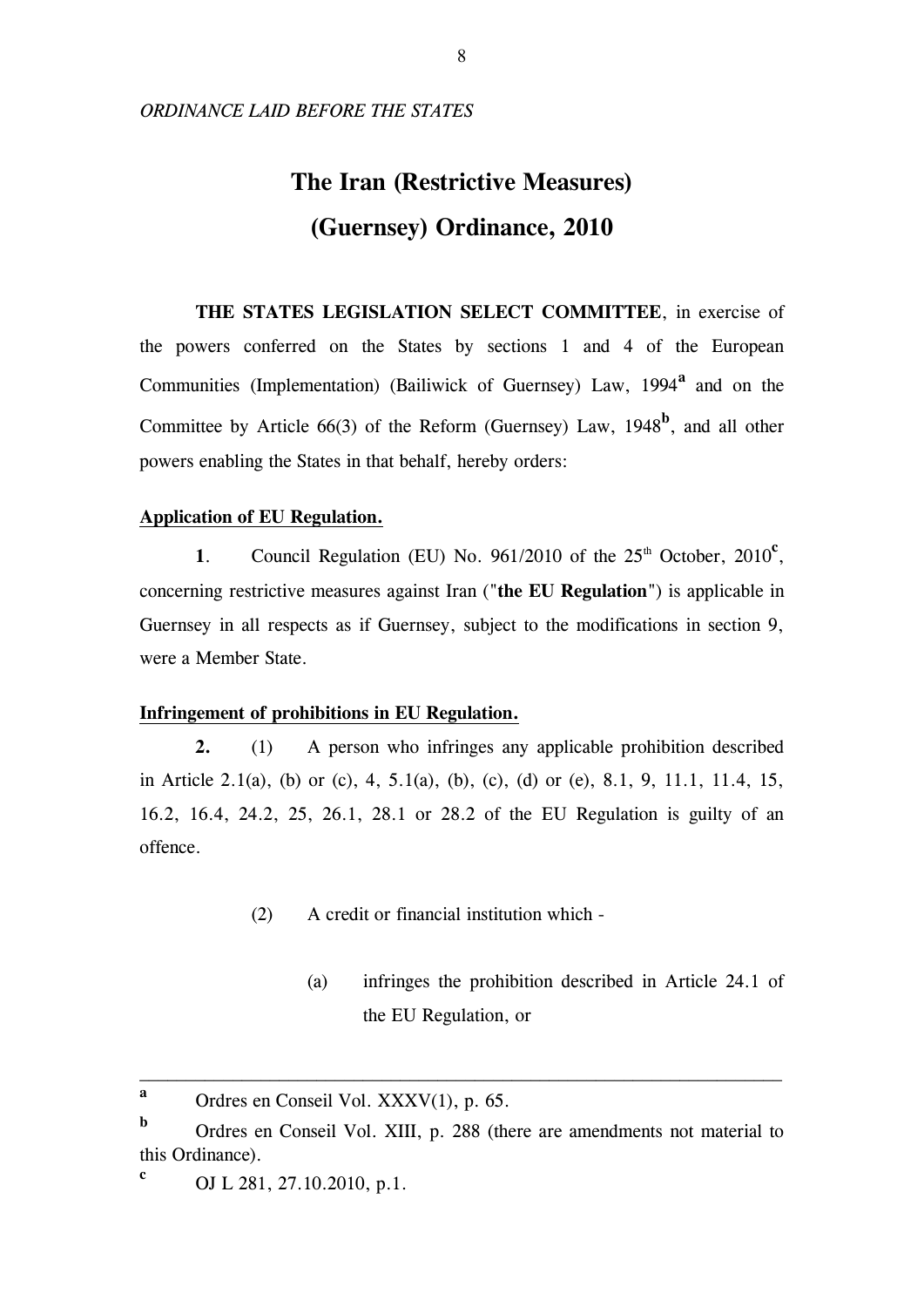(b) fails to meet the requirements of Article 23 of the EU Regulation,

is guilty of an offence.

#### **Undertaking transactions and other activities without authorisation.**

**3.** A person who, except under the authority of a licence granted by the Policy Council under this Ordinance, undertakes any transaction or other activity described in Article 3.1, 5.2(a) or (b), 12.1, 16 or 21.1(c) of the EU Regulation is guilty of an offence.

#### **Licences.**

**4.** (1) Authorisation for the transactions or other activities referred to in section 3, as provided for in the EU Regulation, shall in Guernsey be by way of a licence in writing granted by the Policy Council.

- (2) If, for the purpose of obtaining a licence, any person
	- (a) makes any statement or furnishes any document or information which to his knowledge is false in a material particular, or
	- (b) recklessly makes any statement or furnishes a document or information which is false in a material particular,

he is guilty of an offence; and any licence granted in connection with the application for which the false statement was made or the false document or information furnished is void as from the time it was granted.

 (3) Any person who, having acted under the authority of a licence granted under this section, fails to comply with any of the requirements or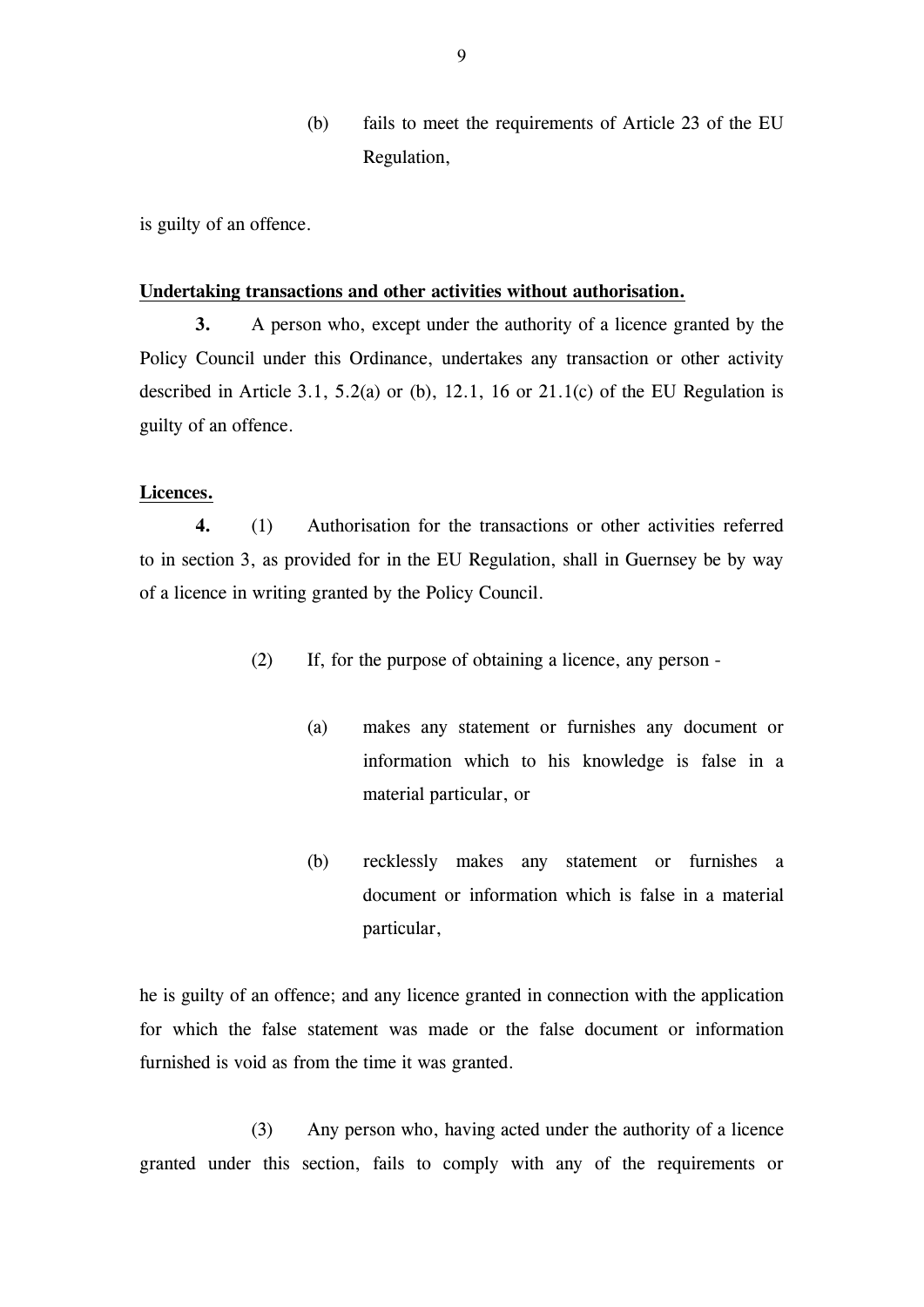conditions to which the licence is subject is guilty of an offence, unless -

- (a) the licence had been previously modified by the Policy Council without that person's knowledge, and
- (b) the alleged failure to comply would not have been a failure had the licence not been so modified.

#### **Furnishing of false information etc.**

**5.** A person who in purported compliance with Article 3.4 or 31.1(a) of the EU Regulation intentionally furnishes any false information, document or explanation, or recklessly furnishes any information, document or explanation which is false, is guilty of an offence.

#### **Penalties and proceedings.**

**6.** (1) A person guilty of an offence under section 2, 3, 4 or 5 or paragraph 2(b) or (c) of the Schedule is liable -

- (a) on conviction on indictment, to imprisonment for a term not exceeding two years or to a fine or to both, or
- (b) on summary conviction, to imprisonment for a term not exceeding three months or to a fine not exceeding level 5 on the uniform scale or to both.

 (2) A person guilty of an offence under paragraph 2(a) or 3(2) of the Schedule is liable on summary conviction, to imprisonment for a term not exceeding three months or to a fine not exceeding level 5 on the uniform scale or to both.

 (3) Where a body corporate is guilty of an offence under this Ordinance, and the offence is proved to have been committed with the consent or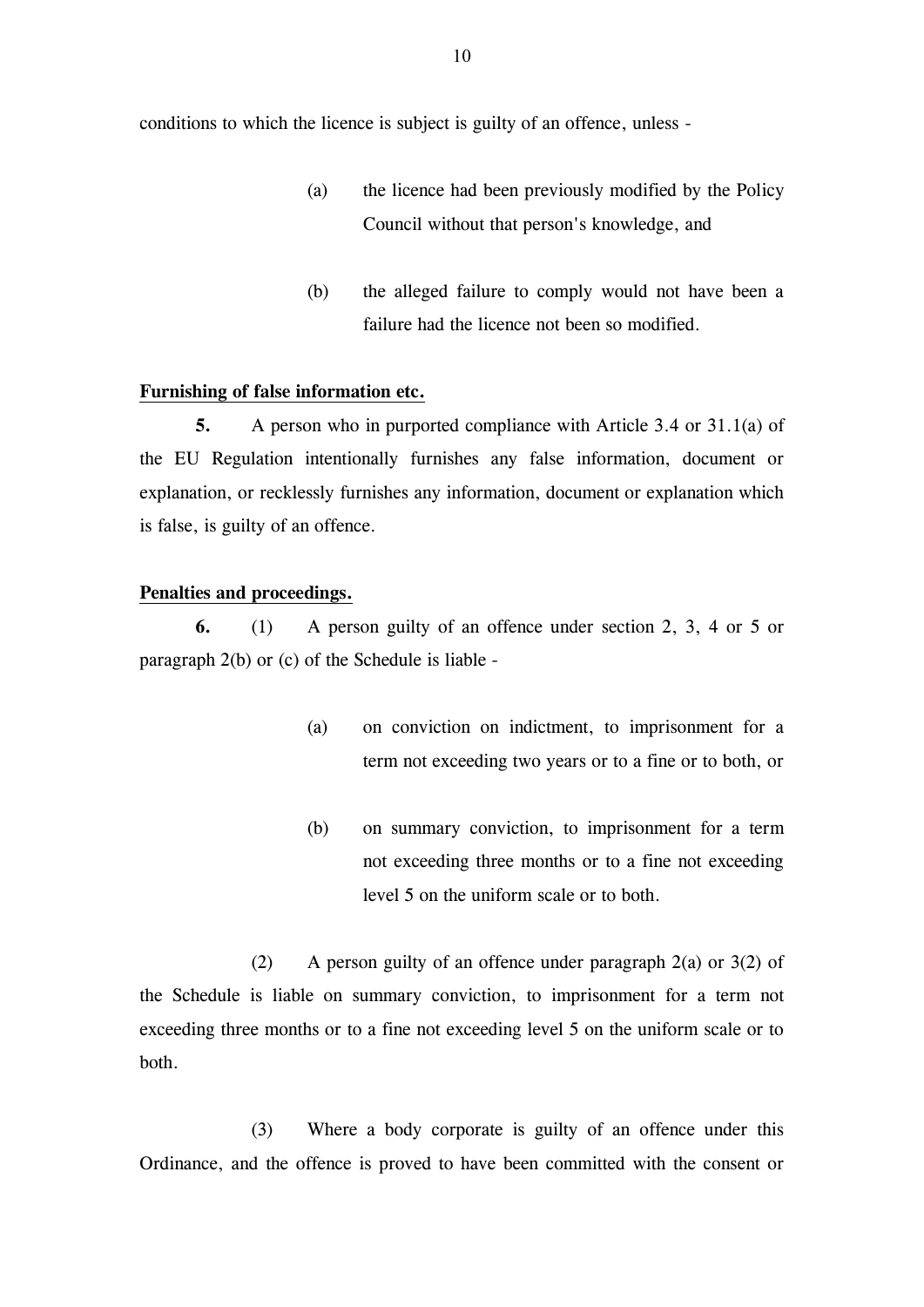connivance of, or to be attributable to any neglect on the part of, any director, manager, secretary or other similar officer of the body corporate, or any person purporting to act in any such capacity, he as well as the body corporate is guilty of the offence and may be proceeded against and punished accordingly.

 (4) Where the affairs of a body corporate are managed by its members, subsection (3) applies in relation to the acts and defaults of a member in connection with his functions of management as if he were a director of the body corporate.

#### **Certain provisions of customs and excise Law applicable.**

**7.** (1) Section 55 of the Customs and Excise (General Provisions) (Bailiwick of Guernsey) Law,  $1972<sup>d</sup>$  applies to the detention of a person for an offence under section 2 or 3 as it applies to the detention of a person for an offence under the customs Laws or excise Laws.

 (2) Sections 61 to 65 of the Customs and Excise (General Provisions) (Bailiwick of Guernsey) Law, 1972 apply in relation to offences, penalties and proceedings for offences under this Ordinance as they apply to offences, penalties and proceedings for offences under the customs Laws or excise Laws.

#### **Information.**

**8.** The Schedule has effect in order to facilitate the obtaining, by or on behalf of the Policy Council, of information for the purpose of ensuring compliance with the EU Regulation.

#### **Modification of Regulation.**

**9.** The EU Regulation in its application to Guernsey shall be modified as

\_\_\_\_\_\_\_\_\_\_\_\_\_\_\_\_\_\_\_\_\_\_\_\_\_\_\_\_\_\_\_\_\_\_\_\_\_\_\_\_\_\_\_\_\_\_\_\_\_\_\_\_\_\_\_\_\_\_\_\_\_\_\_\_\_\_\_\_\_

**d** Ordres en Conseil Vol. XXIII, p. 573; Vol. XXIV, p. 87; Vol. XXXI, p. 278 and Vol. XXXIII, p. 217; Order in Council No. X of 2004; Ordinance No. XXXII of 2005.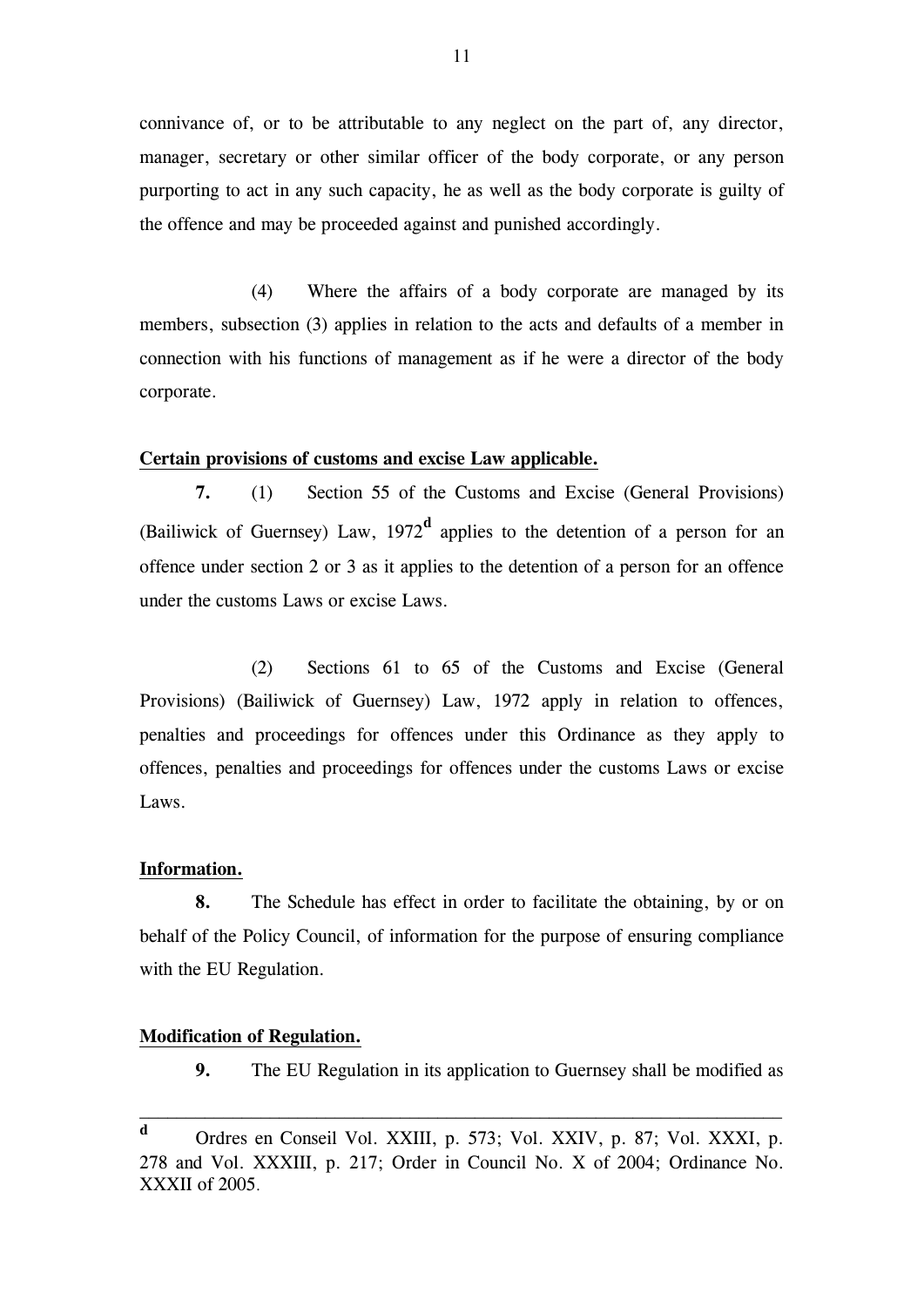follows -

- (a) in Article  $1(g)$ , the definition of "financial institution" includes a person who is a licensee for the purposes of thr Insurance Business (Bailiwick of Guernsey) Law, 2002**<sup>e</sup>** or the Insurance Managers and Insurance Intermediaries (Bailiwick of Guernsey) Law, 2002**<sup>f</sup>** ,
- (b) in Articles 2.1(a), 2.1(b), 3.1, 3.2, 24.2(a) and 39(a), (c) and (e), for the words "the Union" substitute "Guernsey",
- (c) in Articles 3.2, 3.4, 3.5, 3.6, 3.7, 5.2, 5.3, 7.1, 10, 12.1, 12.2, 13, 14(b), 17, 18, 19.1, 19.2, 20.1 and 21.1, the first subparagraph of Article 21.3, Articles 21.4, 22.1 and 22.2, the subparagraph of Article 28.3 and Articles 30, 31.1 and 38.2, references to a competent authority or competent authorities shall be construed as references to the Policy Council,
- (d) in Articles 3.7, 3.8, 7.2, 18(b) and (c), 19.1(b). 19.2(a) and (b), 19.3, 21.4, 33.3, 34 and 37.2 references to the obligation of a Member State to inform, notify or consult shall be construed as references to the obligation of the Policy Council,
- (e) in Article 6(a), for "the territories of the Member States" substitute "Guernsey",

\_\_\_\_\_\_\_\_\_\_\_\_\_\_\_\_\_\_\_\_\_\_\_\_\_\_\_\_\_\_\_\_\_\_\_\_\_\_\_\_\_\_\_\_\_\_\_\_\_\_\_\_\_\_\_\_\_\_\_\_\_\_\_\_\_\_\_\_\_

**e** Order in Council No. XXI of 2002; Ordinances Nos. XII and LI of 2008; G.S.I. No. 4 of 2008.

**f** Order in Council No. XXII of 2002; Ordinance No. XIII of 2008; G.S.I. No. 2 of 2008.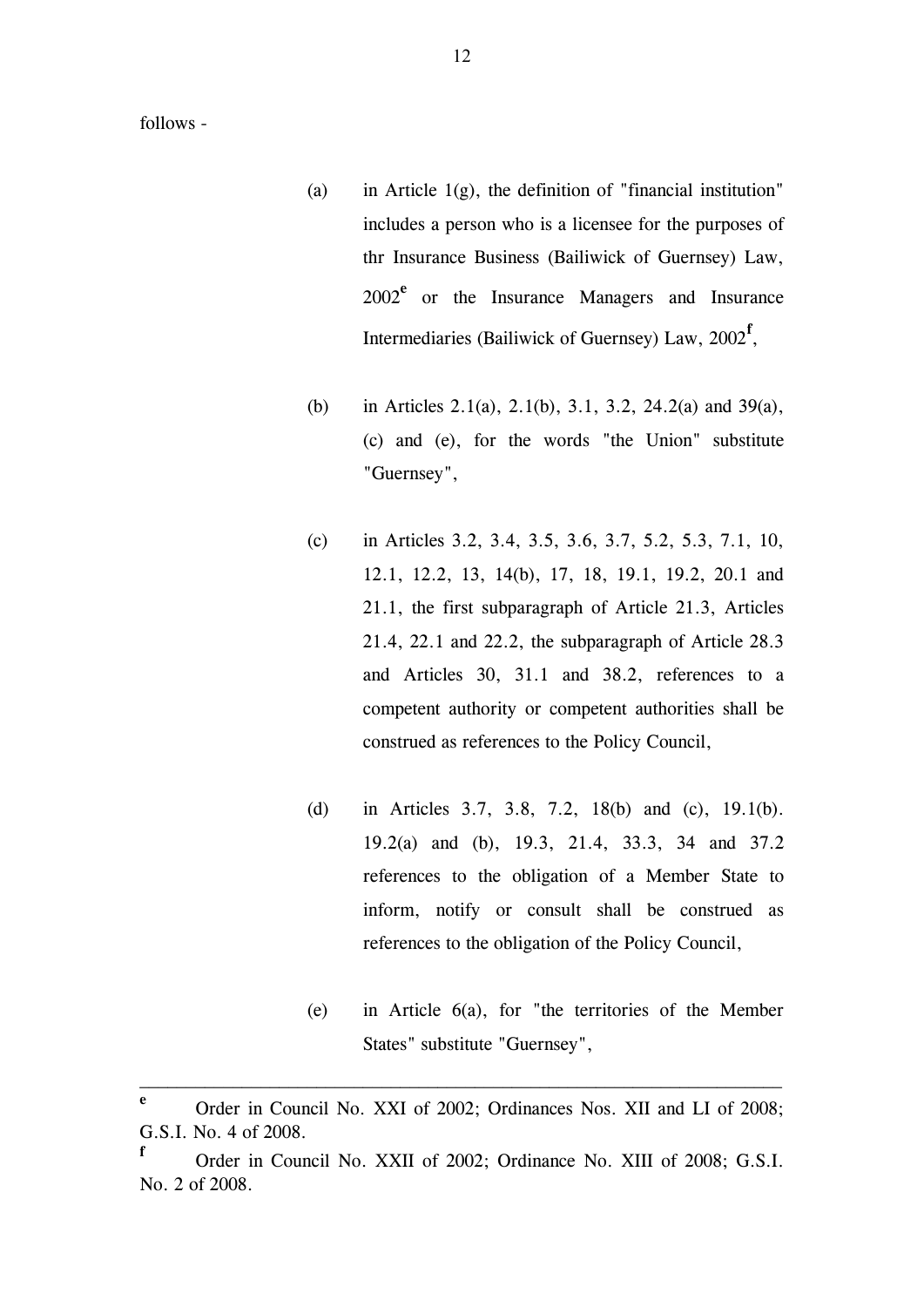- (f) in the subparagraph of Article 16.2 commencing with the words "It shall be prohibited..", for "in ports of Member States" substitute "in any port in Guernsey",
- (g) in Article 21.3, where
	- (i) the initial order to execute the transfer is given,
	- (ii) the payee is resident or the payment service provider is established, or
	- (iii) the payer or payee is resident,

in Guernsey, references to the competent authorities of the Member State shall be construed as references to the Policy Council,

- (h) in Article 26.2, immediately after "based in the Union" insert "or in the Bailiwick of Guernsey, Bailiwick of Jersey or Isle of Man",
- $(i)$  in Article 27.1 -
	- (i) for "the customs territory of the Union" substitute "Guernsey",
	- (ii) for "competent customs authorities of the Member States concerned" substitute "Chief Officer of Customs and Excise", and
	- (iii) immediately after "(EEC) No 2454/93", insert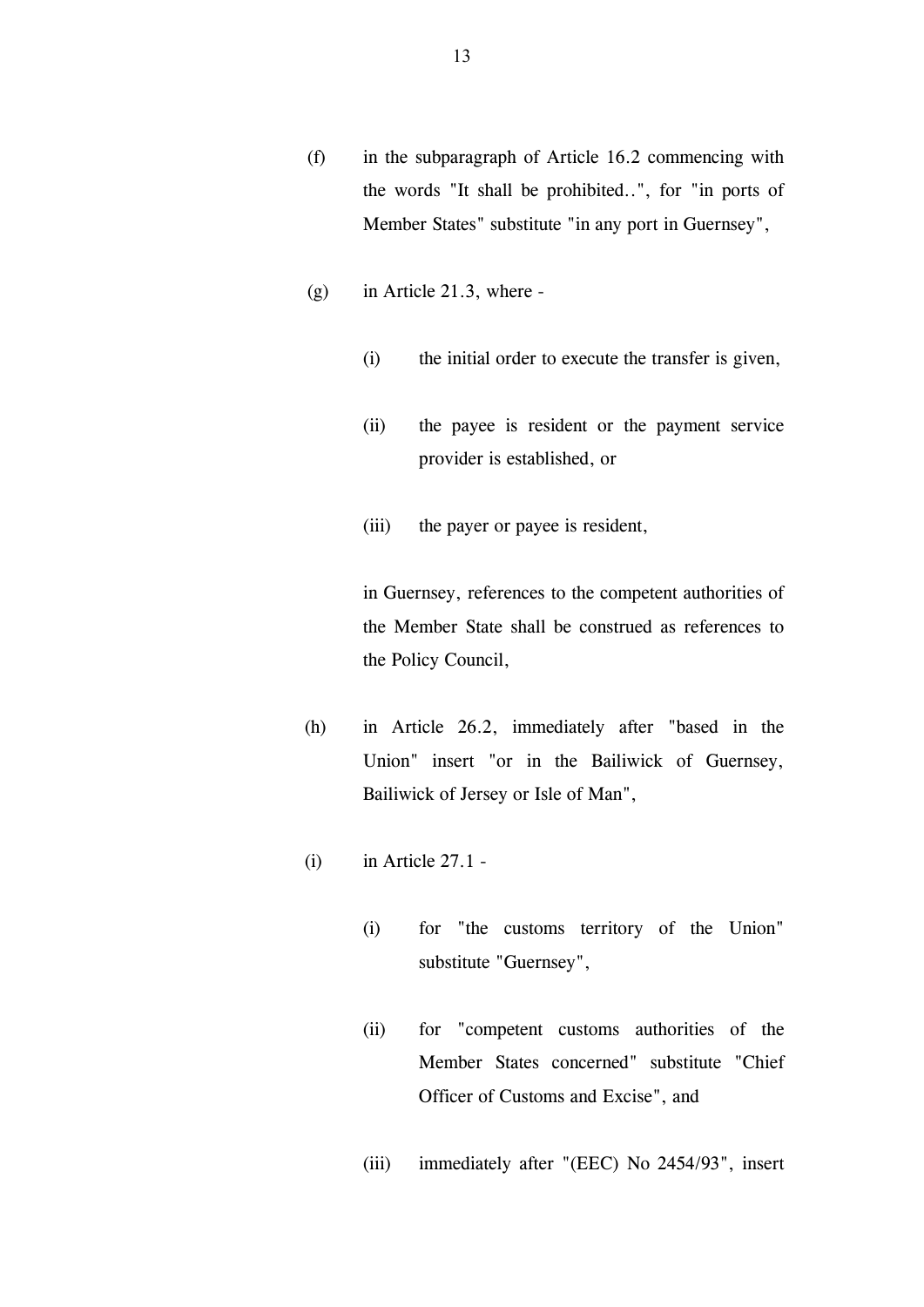"and under or in accordance with the provisions of the customs Laws and excise Laws",

- (i) in Articles  $28.1$  and  $28.2$ 
	- (i) for "nationals of Member States or from the territories of Member States" substitute "any person in Guernsey or from Guernsey", and
	- (ii) for "competent customs authorities" substitute "Chief Officer of Customs and Excise", and
- (k) Article 38.1 shall not apply.

#### **Designation of Financial Intelligence Service.**

**10**. The Financial Intelligence Service is designated for the purpose of reporting suspicions under Article 23.1(d) of the EU Regulation.

#### **Interpretation.**

**11.** (1) In this Ordinance, unless the context otherwise requires -

**"Chief Officer of Customs and Excise"** has the meaning given by section 1(1) of the Customs and Excise (General Provisions) (Bailiwick of Guernsey) Law 1972,

"**contravention**" includes failure to comply, and cognate expressions shall be construed accordingly,

**"customs officer"** means an officer within the meaning of section 1(1) of the Customs and Excise (General Provisions) (Bailiwick of Guernsey) Law, 1972,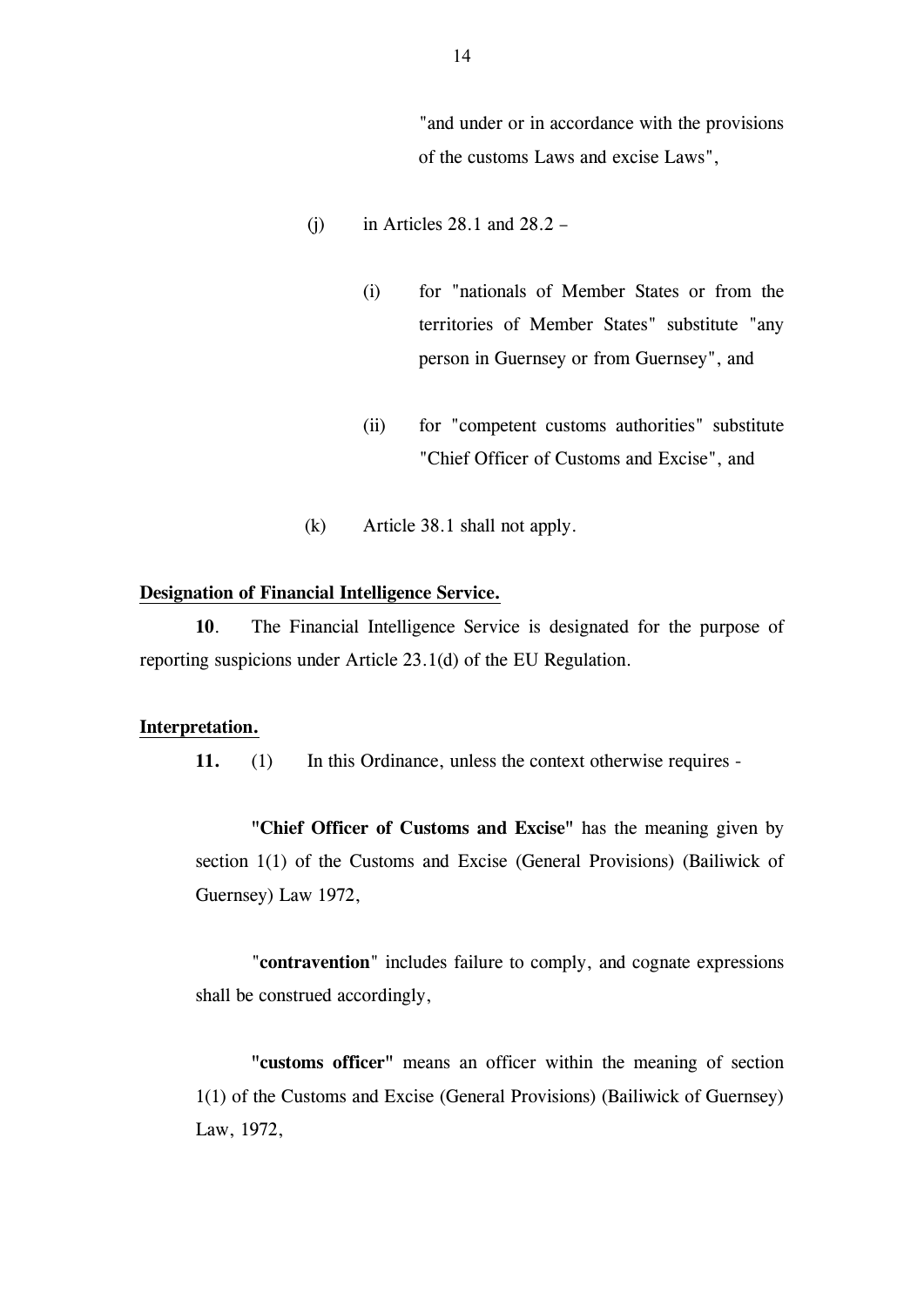"**customs Laws"** and "**excise Laws**" mean those provisions of the Customs and Excise (General Provisions) (Bailiwick of Guernsey) Law 1972 and any other enactment for the time being in force relating to customs or, as the case may be, excise,

"**EU Regulation**" has the meaning given by section 1,

"**Financial Intelligence Service**" means the division of the Financial Investigation Unit, comprising those police officers and other persons assigned to the division for the purpose of the receipt, analysis and dissemination within the Bailiwick, and elsewhere, of disclosures under Part I of the Disclosure (Bailiwick of Guernsey) Law, 2007**<sup>g</sup>** , which are more commonly known or referred to as suspicious transaction reports or suspicious activity reports,

**"Financial Investigation Unit"** means that branch of the Customs and Excise and Immigration and Nationality Service responsible for the investigation of financial and economic crime,

"**Guernsey**" means the Bailiwick of Guernsey apart from Alderney and Sark,

#### "**police officer**" means -

- (a) a member of the salaried police force of the Island of Guernsey, and
- (b) within the limits of his jurisdiction, a member of the special constabulary of the Island of Guernsey, and

\_\_\_\_\_\_\_\_\_\_\_\_\_\_\_\_\_\_\_\_\_\_\_\_\_\_\_\_\_\_\_\_\_\_\_\_\_\_\_\_\_\_\_\_\_\_\_\_\_\_\_\_\_\_\_\_\_\_\_\_\_\_\_\_\_\_\_\_\_

**g** Order in Council No. XVI of 2007; Ordinance No. XXXIX of 2008; No. VII of 2009 and Nos. XIV, XIX and XXXVII of 2010.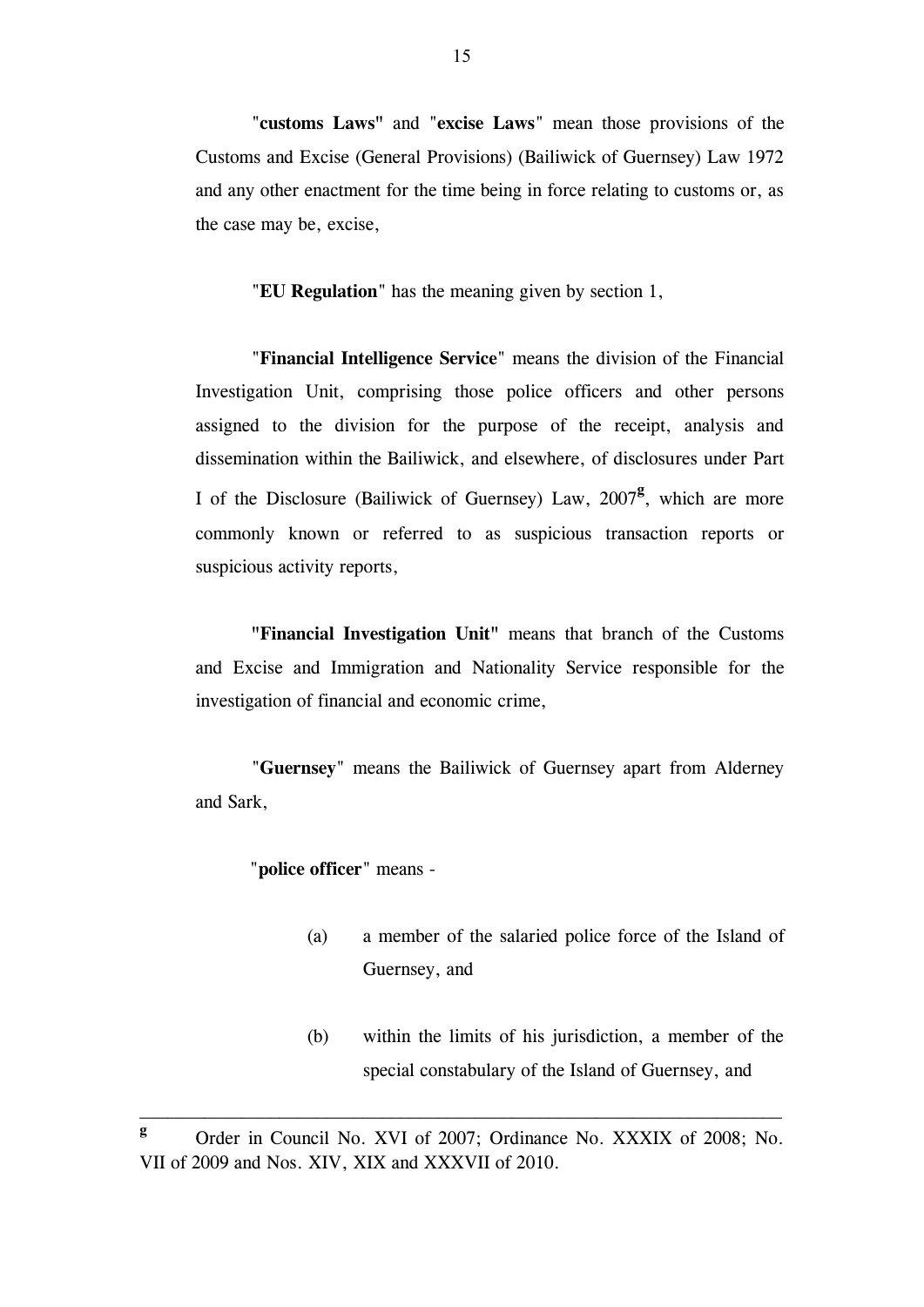includes a customs officer,

"**Policy Council**" means the States of Guernsey Policy Council,

"**Schedule**" means the schedule to this Ordinance, and

"**uniform scale**" means the uniform scale of fines for the time being in force under the Uniform Scale of Fines (Bailiwick of Guernsey) Law, 1989**<sup>h</sup>** , as amended,

and other terms used in this Ordinance and the EU Regulation shall have the same meaning as in the EU Regulation.

 (2) Any reference in this Ordinance to an enactment is a reference thereto as from time to time amended, re-enacted (with or without modification), extended or applied.

(3) References in this Ordinance to the EU Regulation are references to the EU Regulation as may be further amended from time to time.

#### **Repeal.**

**h**

**12**. The Iran (Restrictive Measures) (Guernsey) Ordinance, 2007 is repealed.

#### **Citation and commencement.**

**13.** (1) This Ordinance may be cited as the Iran (Restrictive Measures) (Guernsey) Ordinance, 2010.

\_\_\_\_\_\_\_\_\_\_\_\_\_\_\_\_\_\_\_\_\_\_\_\_\_\_\_\_\_\_\_\_\_\_\_\_\_\_\_\_\_\_\_\_\_\_\_\_\_\_\_\_\_\_\_\_\_\_\_\_\_\_\_\_\_\_\_\_\_

(2) This Ordinance shall come into force on the  $22<sup>nd</sup>$  November

Ordres en Conseil Vol. XXXI, p. 278.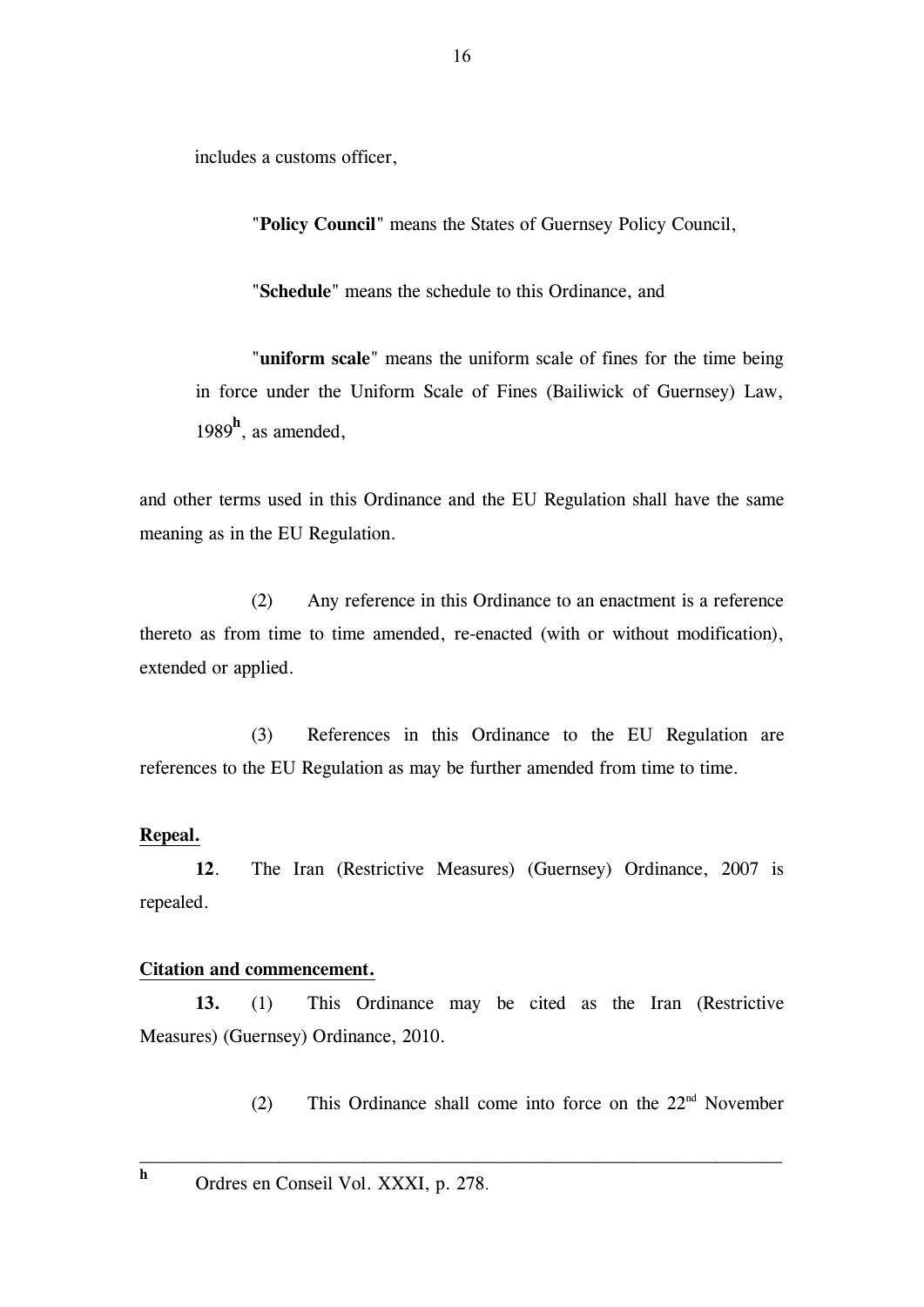2010.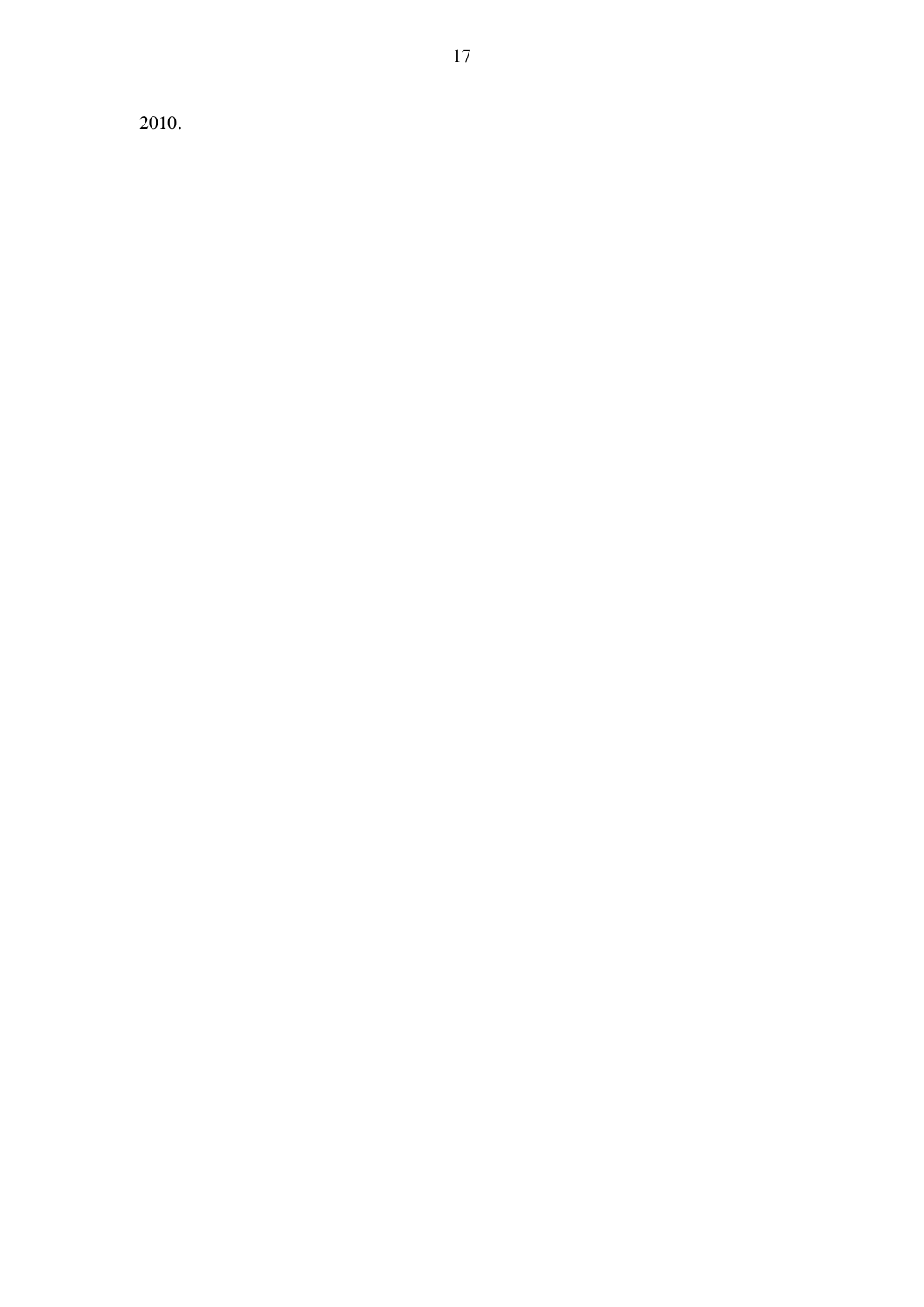#### **SCHEDULE**

Section 8

#### **INFORMATION**

**1.** (1) The Policy Council (or any person authorised by it for that purpose either generally or in a particular case) may request any person in or resident in Guernsey to furnish or produce to it (or, as the case may be, to that authorised person) any information or document in his possession or control which the Policy Council (or, as the case may be, that authorised person) may require for the purpose of ensuring compliance with the EU Regulation; and a person to whom such a request is made shall comply with it within such time and in such manner as may be specified in the request.

 (2) No obligation of secrecy or confidence or other restriction on the disclosure of information to which any person may be subject, whether arising by statute, contract or otherwise, is contravened by reason of the disclosure by that person or by any of his officers, servants or agents of any information or document in compliance with this Schedule.

 (3) Nothing in this Schedule compels the production by an Advocate or other legal adviser of a communication subject to legal professional privilege; but an Advocate or other legal adviser may be required to give the name and address of any client.

 (4) Where a person is convicted of an offence under this Schedule of failing to furnish any information or produce any document, the court may make an order requiring him, within such period as may be specified in the order, to furnish the information or produce the document.

 (5) The power conferred by this paragraph to request any person to produce documents shall include power to take copies of or extracts from any document so produced and to request that person or, where that person is a body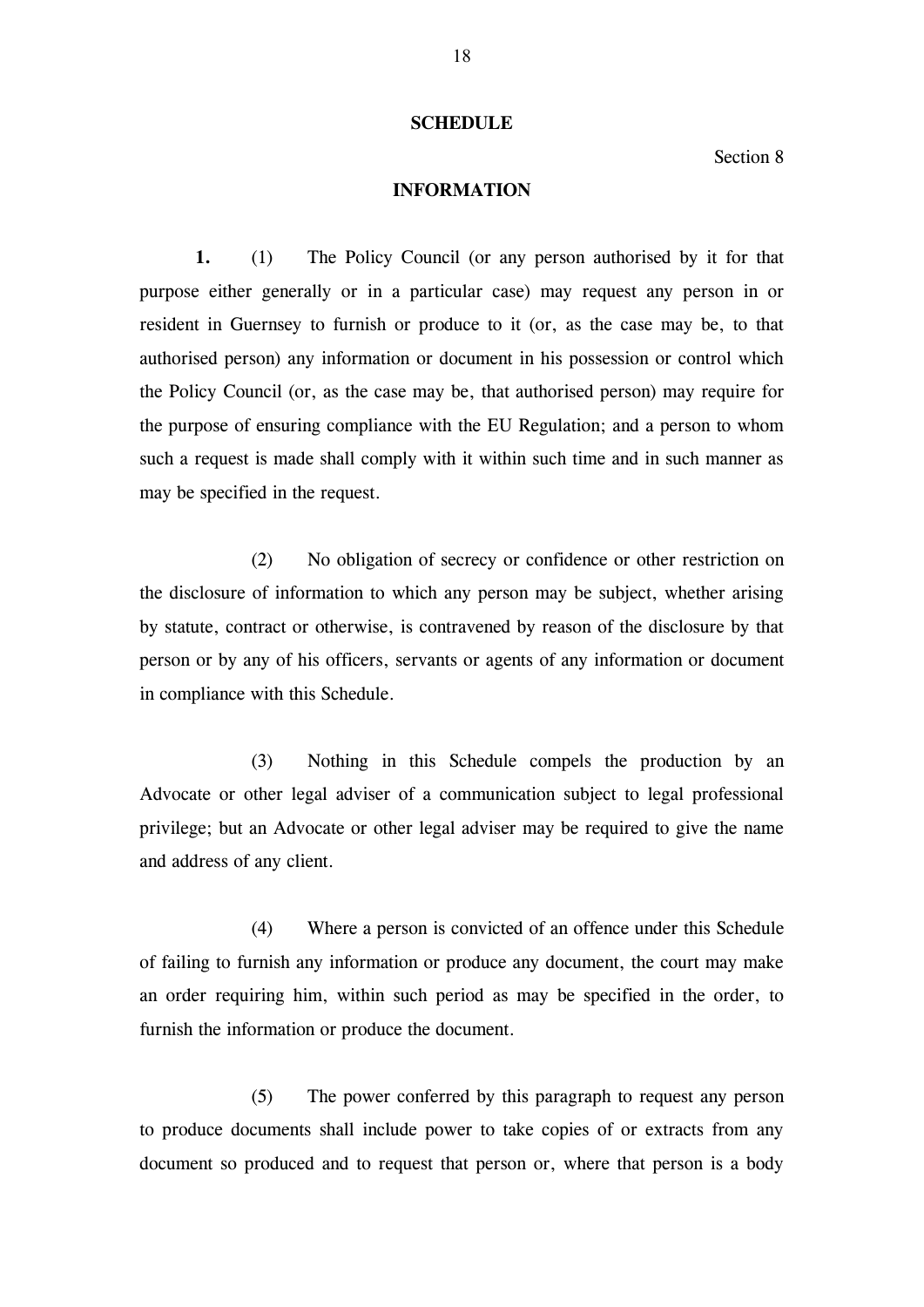corporate, any other person who is a present or past officer of, or is employed by, the body corporate, to provide an explanation of any such document.

- **2.** A person who
	- (a) without reasonable excuse, refuses or fails within the time and in the manner specified (or, if no time has been specified, within a reasonable time) to comply with a request made under this Schedule,
	- (b) intentionally furnishes any false information, document or explanation, or recklessly furnishes any information, document or explanation which is false, to any person exercising his powers under this Schedule, or
	- (c) with intent to evade the provisions of this Schedule, destroys, mutilates, defaces, secretes or removes any document,

is guilty of an offence.

 **3**. (1) No information furnished or document produced (including any copy or extract made of any document produced) by any person in pursuance of a request made under this Schedule shall be disclosed except -

> (a) with the consent of the person by whom the information was furnished or the document was produced: provided that a person who has obtained information or is in possession of a document only in his capacity as servant or agent of another person may not give consent for the purposes of this subparagraph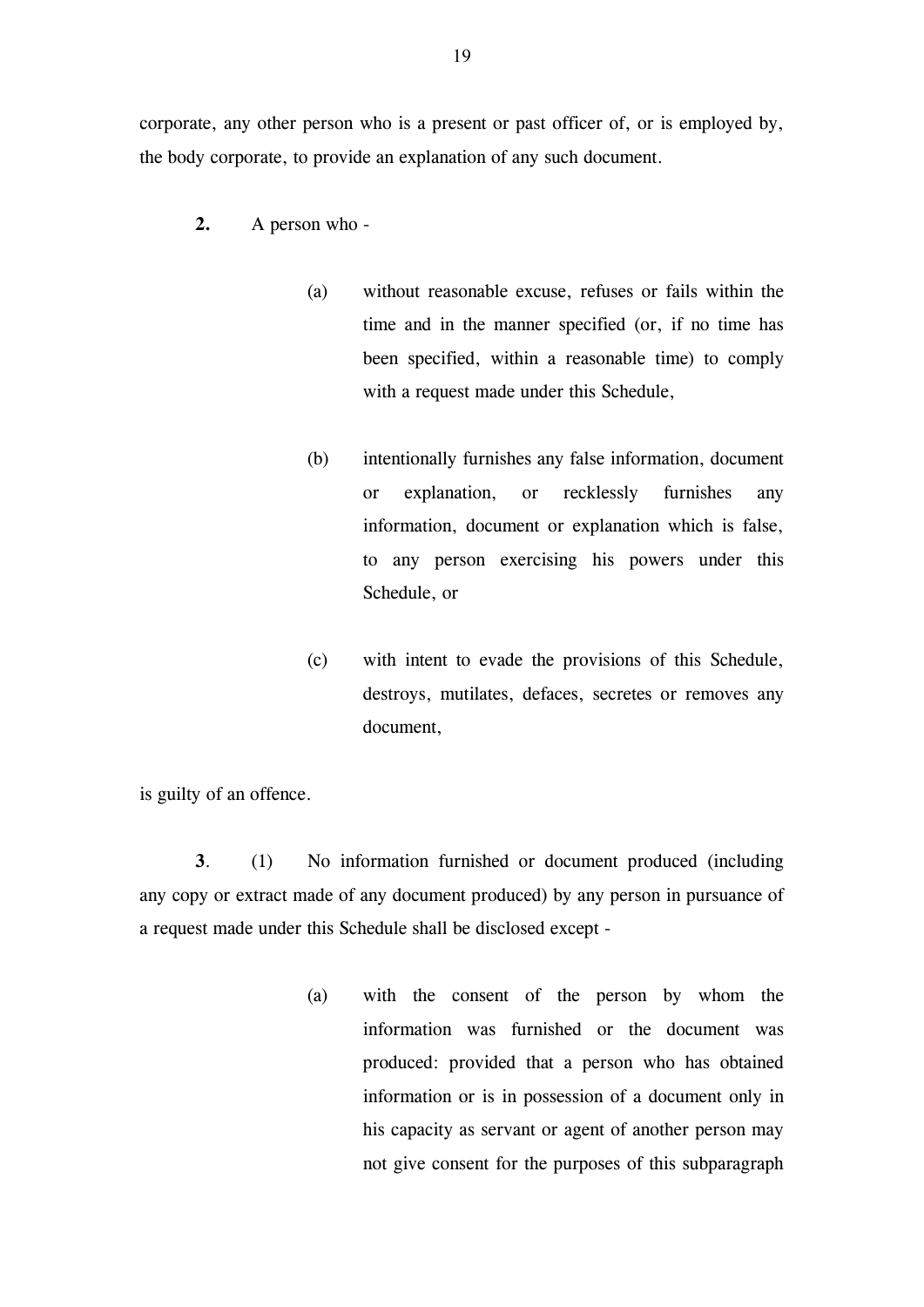but such consent may instead be given by any person who is entitled to that information or to possession of that document in his own right,

- (b) to any person who would have been empowered under this Schedule to request that it be furnished or produced or any person holding or acting in any office under or in the service of the Crown in respect of Guernsey,
- (c) on the authority of the Policy Council, to the European Commission or to any of the competent authorities of the Member States as identified on the websites listed in Annex V to the EU Regulation, for the purpose of assisting the Commission or that competent authority to ensure compliance with the EU Regulation, or
- (d) for the purposes of the investigation, prevention or detection of crime or with a view to the instigation of, or otherwise for the purposes of, any criminal proceedings.

 (2) A person who without reasonable excuse discloses any information or document in contravention of subparagraph (1) is guilty of an offence.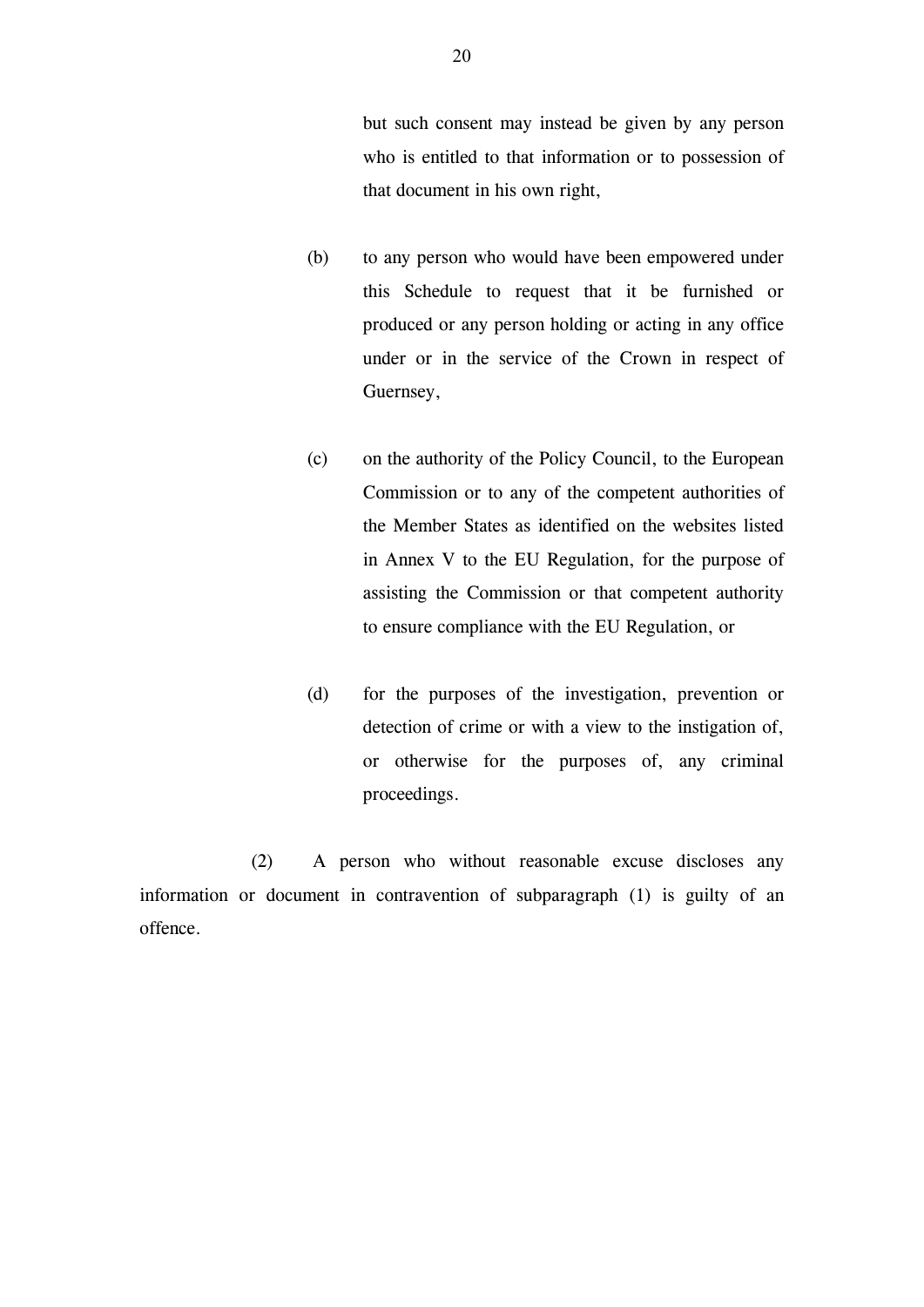# **The Foreign Tax (Retention Arrangements) (Guernsey and Alderney) (Amendment) Ordinance, 2010**

**THE STATES LEGISLATION SELECT COMMITTEE**, in pursuance of the Resolution of the States of the  $24<sup>th</sup>$  November,  $2010<sup>a</sup>$ , and in exercise of the powers conferred on the States by sections 1 to 5 of the Foreign Tax (Retention Arrangements) (Guernsey & Alderney) Law,  $2004^{\rm b}$  and all other powers enabling them in that behalf, and on the Committee by Article 66(3) of the Reform (Guernsey) Law, 1948**<sup>c</sup>** , hereby orders:-

#### **Amendment of 2005 Ordinance.**

**1.** After Part IV of the Foreign Tax (Retention Arrangements) (Guernsey and Alderney) Ordinance, 2005, as amended**<sup>d</sup>** insert the following Part -

# "PART IVA TRANSITION FROM RETENTION TAX TO REPORTING OF INFORMATION

#### **Effect of Part IVA.**

 **14A.** This Part of this Ordinance has effect -

\_\_\_\_\_\_\_\_\_\_\_\_\_\_\_\_\_\_\_\_\_\_\_\_\_\_\_\_\_\_\_\_\_\_\_\_\_\_\_\_\_\_\_\_\_\_\_\_\_\_\_\_\_\_\_\_\_\_\_\_\_\_\_\_\_\_\_\_

**a** Article X of Billet d'État No. XXIII of 2010 (Volume 1).

**b** Order in Council No. VIII of 2005.

**c** Ordres en Conseil Vol. XIII, p. 288; there are amendments not material to this Ordinance.

**d** Ordinance No. XI of 2005; amended by No. LVI of 2006 and No. VII of 2009.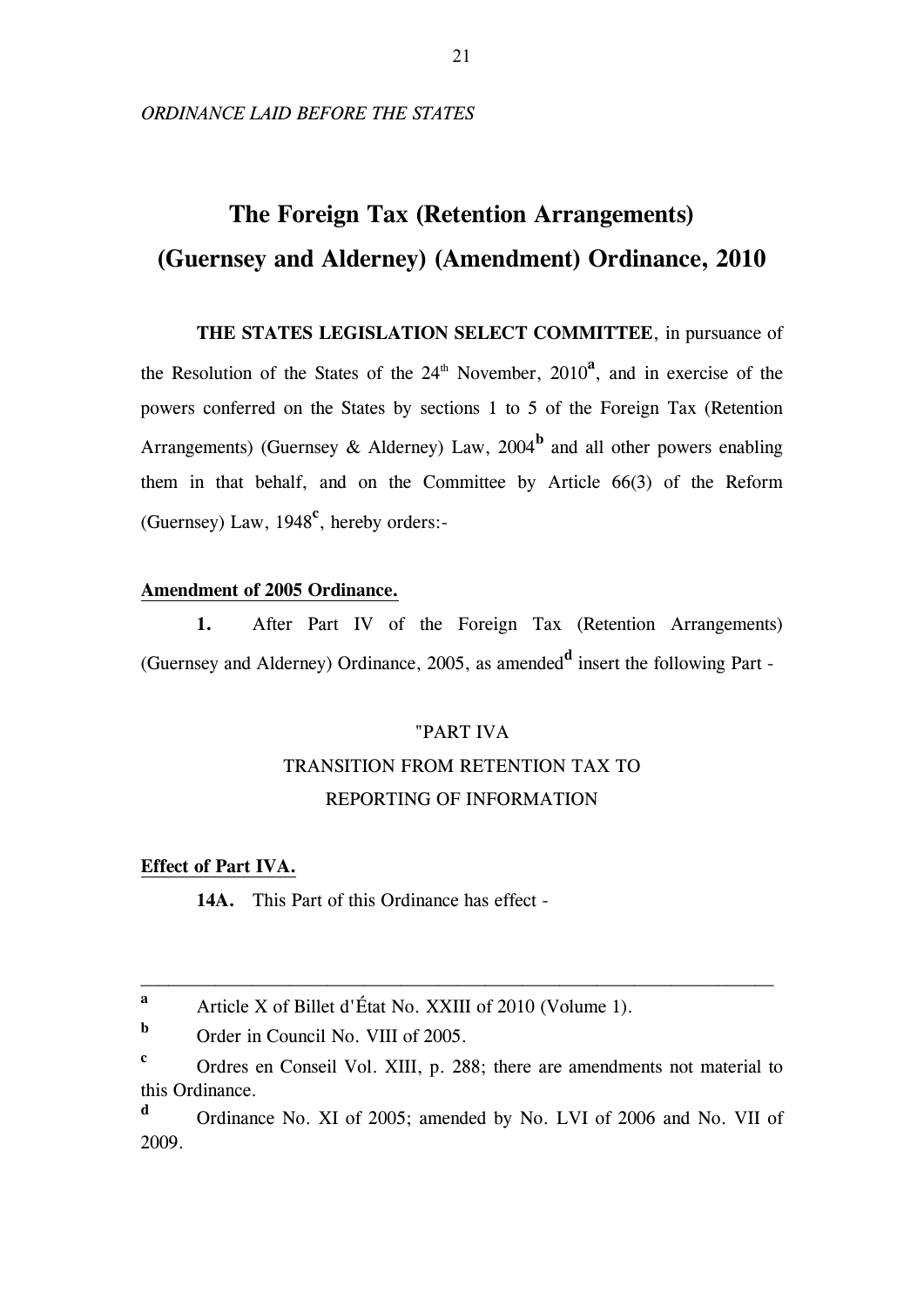- (a) notwithstanding any other provision of this Ordinance and any provision of an approved international agreement,
- (b) irrespective of when and whether the transitional period comes to an end, and
- (c) whether or not a beneficial owner
	- (i) has, pursuant to paragraph  $(3)(1)(a)$  of Schedule 2, expressly authorised his paying agent to report interest payments to the Director of Income Tax, or
	- (ii) has, pursuant to paragraph  $(3)(1)(b)$  of Schedule 2, presented to his paying agent a certificate drawn up in his name by the competent authority of the contracting party of residence for tax purposes in accordance with paragraph 3(2) of that Schedule.

#### **Optional reporting of information from 1st January, 2011.**

**14B.** (1) From the 1<sup>st</sup> January, 2011 a paying agent may elect not to deduct retention tax in accordance with paragraph 1 of Schedule 2 from the amount of any interest payment made on or after that date but before the 1<sup>st</sup> July, 2011.

 (2) A paying agent who so elects must instead report any such interest payment from which he has elected not to deduct retention tax to the Director of Income Tax in the same manner as if the beneficial owner had, pursuant to paragraph  $(3)(1)(a)$  of Schedule 2, expressly authorised him to do so.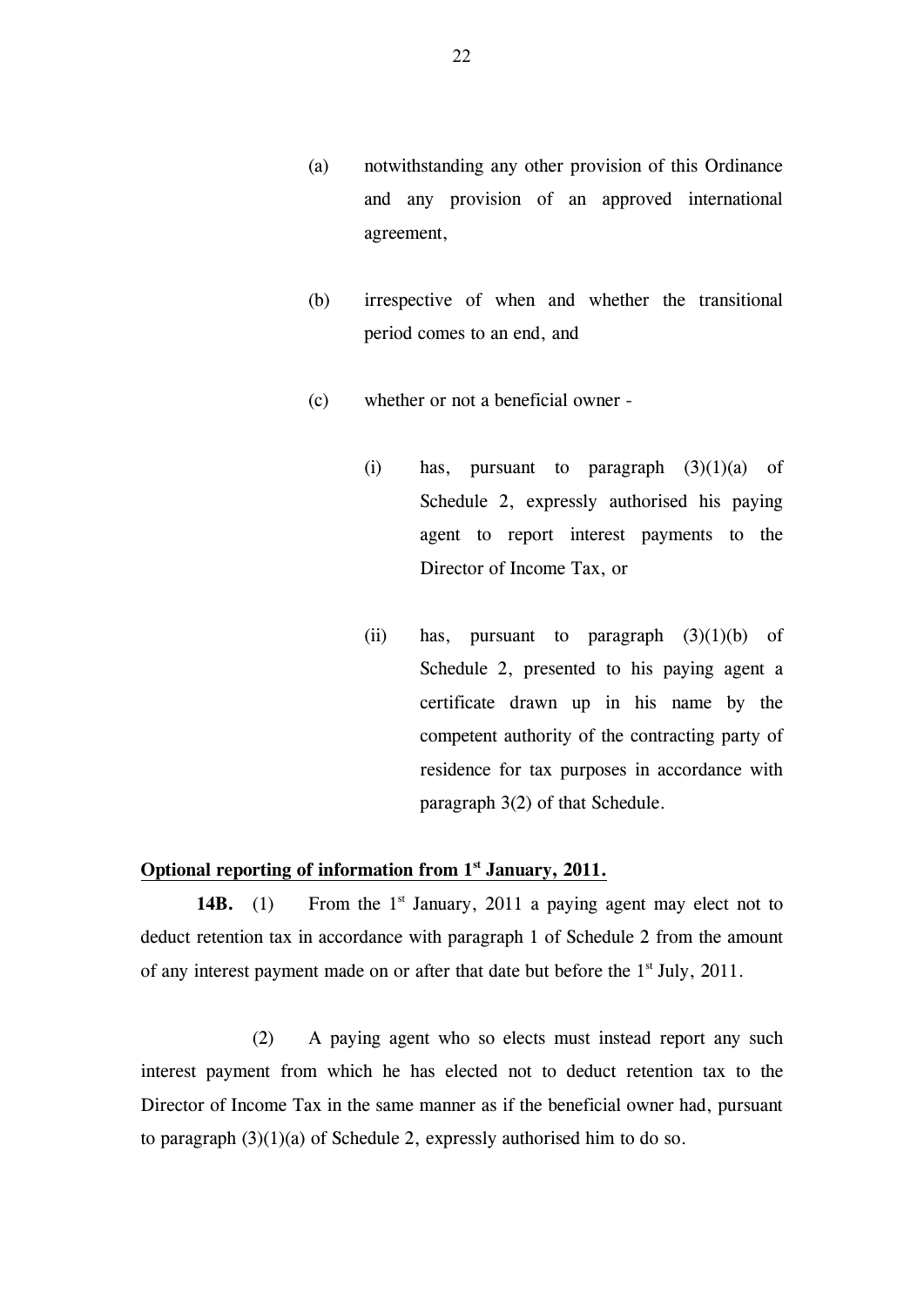#### **Cessation of retention tax from 1st July, 2011.**

14C. (1) From the  $1<sup>st</sup>$  July, 2011 a paying agent must not deduct retention tax in accordance with paragraph 1 of Schedule 2 from the amount of any interest payment made on or after that date.

 (2) A paying agent must report any such interest payment to the Director of Income Tax in the same manner as if the beneficial owner had, pursuant to paragraph (3)(1)(a) of Schedule 2, expressly authorised him to do so.

#### **Payment of retention tax during interim period.**

14D. Notwithstanding the provisions of section 7(1)(a), retention tax deducted by paying agents from interest payments made on or after the  $1<sup>st</sup>$  January, 2011 but before the  $1<sup>st</sup>$  July, 2011 shall be paid to the Director of Income Tax on or before the 30<sup>th</sup> September, 2011.

#### **Application of section 14.**

14E. For the avoidance of doubt, a report by a paying agent of any interest payment to the Director of Income Tax in accordance with section 14B(2) or 14C(2) constitutes the making of a disclosure pursuant to a requirement imposed by or under this Ordinance for the purposes of section 14.

#### **Effect on specific provisions.**

**14F.** For the avoidance of doubt -

- (a) the preceding provisions of this Part apply in relation  $to -$ 
	- (i) operators and entities considered to be the paying agent by virtue of paragraphs 4(4) and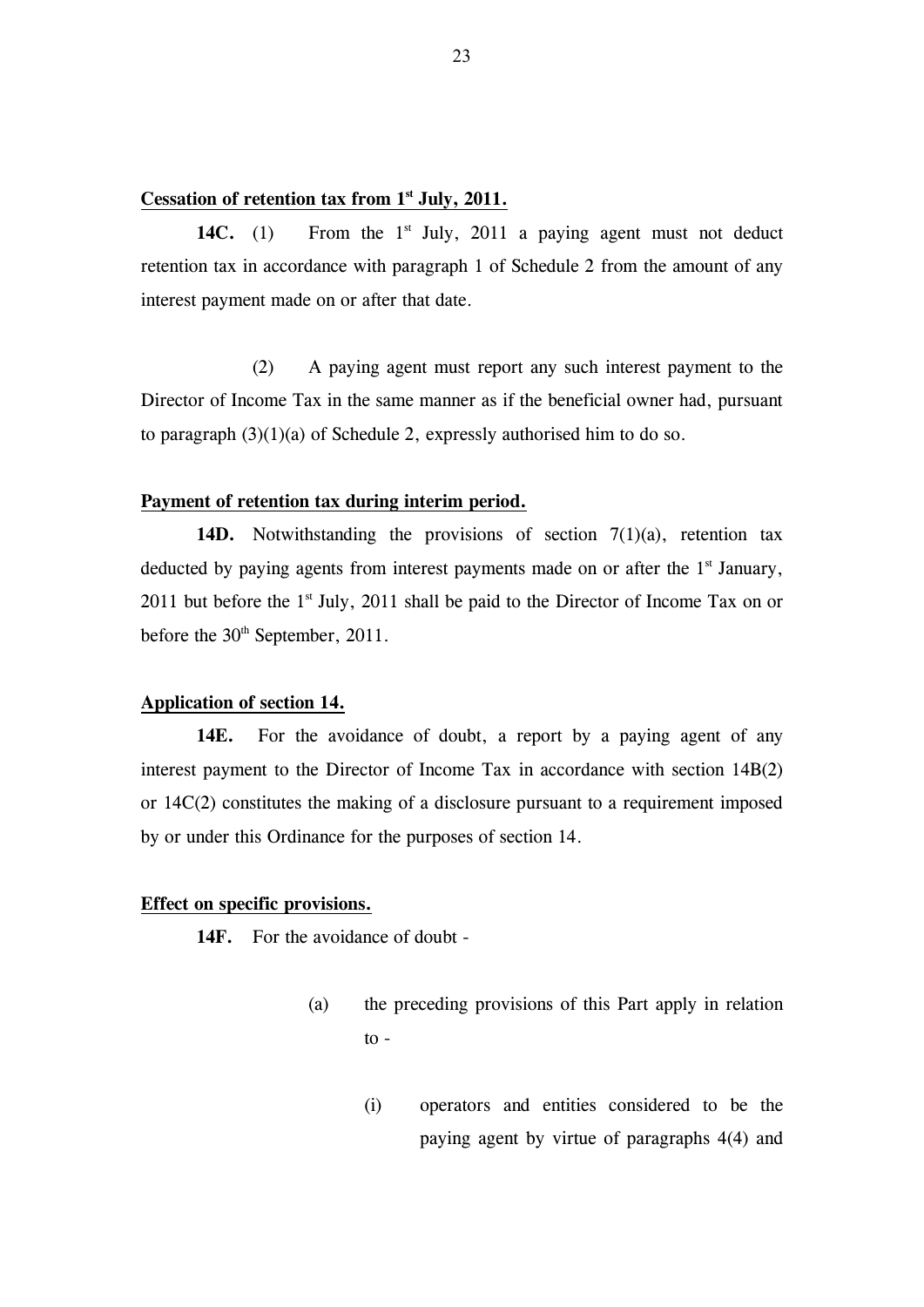7(2) of Schedule 2, and

(ii) persons or bodies who are paying agents in respect of debt securities considered as debt claims within the meaning of paragraph  $8(1)(a)$ of Schedule 2 by virtue of paragraph 11(1) of that Schedule,

as they apply in relation to any other class or description of paying agent, and

(b) the preceding provisions of this Part apply in relation to any interest payment within the meaning of paragraph 8 of Schedule 2 (but subject to section  $21(2)$ ).".

#### **Citation.**

 **2.** This Ordinance may be cited as the Foreign Tax (Retention Arrangements) (Guernsey and Alderney) (Amendment) Ordinance, 2010.

#### **Commencement of Ordinance.**

**3.** This Ordinance shall come into force on the 1<sup>st</sup> January, 2011.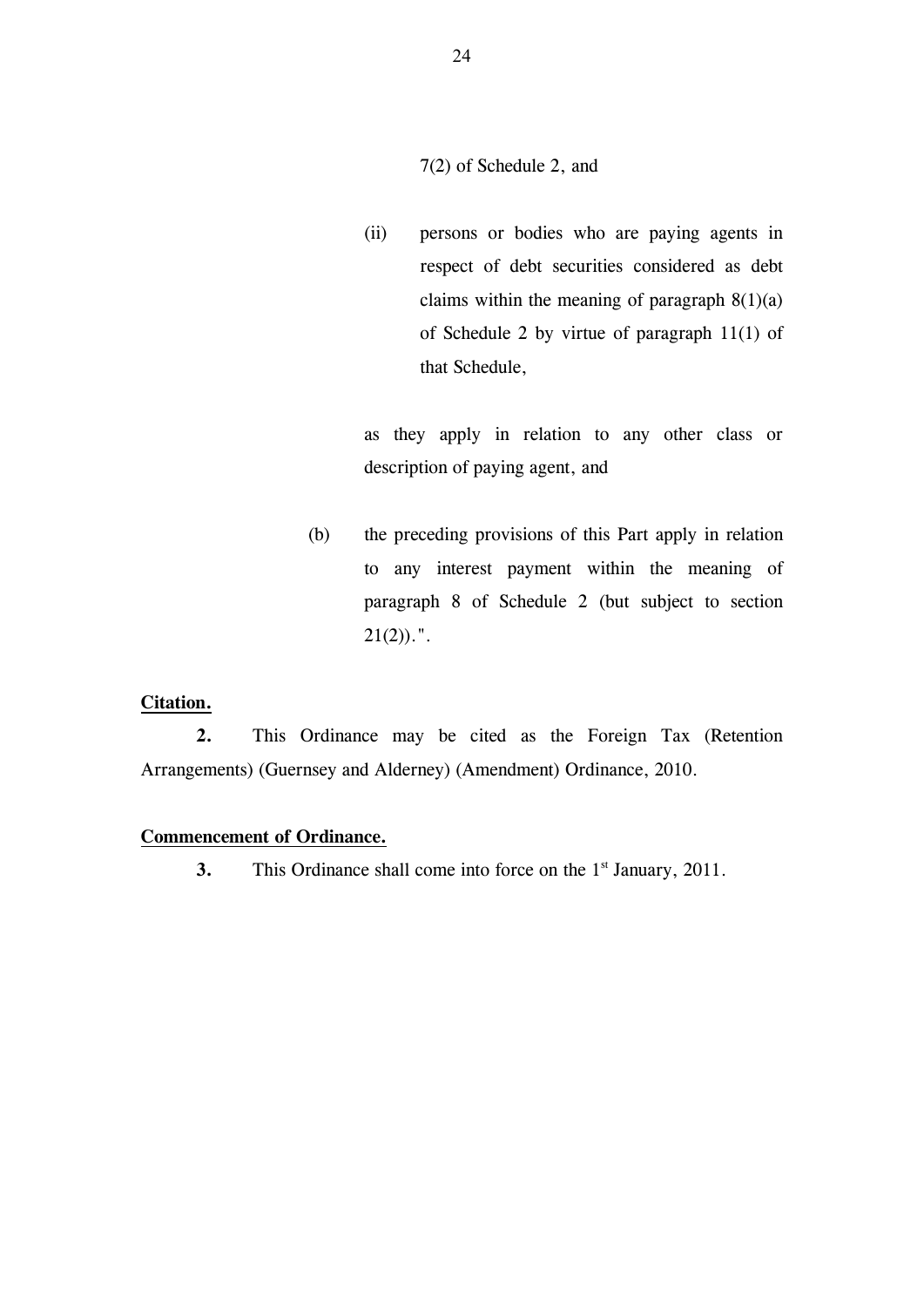*ORDINANCE LAID BEFORE THE STATES* 

# **The Fees, Charges and Penalties (Guernsey) (Amendment) Ordinance, 2010**

**THE STATES LEGISLATION SELECT COMMITTEE**, in pursuance of the Resolution of the States of the  $28<sup>th</sup>$  July,  $2010<sup>2</sup>$ , and in exercise of the powers conferred on the States by sections 1(2) and 5 of the Fees, Charges and Penalties (Guernsey) Law, 2007, as amended<sup>b</sup>, sections 1, 2 and 3 of the Public Functions (Transfer and Performance) (Bailiwick of Guernsey) Law, 1991**<sup>c</sup>** and all other powers enabling them in that behalf, and on the Committee by Article 66(3) of the Reform (Guernsey) Law, 1948**<sup>d</sup>** , hereby orders:-

#### **Amendment of 2007 Law.**

**1.** The Fees, Charges and Penalties (Guernsey) Law, 2007, as amended, is further amended as follows.

**2.** In Part A of the Schedule ("Laws"), in the second column of the entry relating to the Loi relative aux Ventes Publiques à l'encan, 1914 for "Home Department" substitute "Commerce and Employment Department".

**3.** In Part B of the Schedule ("Ordinances") insert the following entries at the appropriate places -

\_\_\_\_\_\_\_\_\_\_\_\_\_\_\_\_\_\_\_\_\_\_\_\_\_\_\_\_\_\_\_\_\_\_\_\_\_\_\_\_\_\_\_\_\_\_\_\_\_\_\_\_\_\_\_\_\_\_\_\_\_\_\_\_\_\_\_\_

**c** Ordres en Conseil Vol. XXXIII, p.478.

**d** Ordres en Conseil Vol. XIII, p. 288; there are amendments not material to this Ordinance.

**a** Article VIII of Billet d'État No. XVII of 2010.

**b** Order in Council No. VII of 2008; amended by the States Treasurer (Transfer of Functions) (Guernsey) Ordinance, 2008 (No. VII of 2008) and the Wastewater Charges (Guernsey) Law, 2009 (No. VIII of 2010).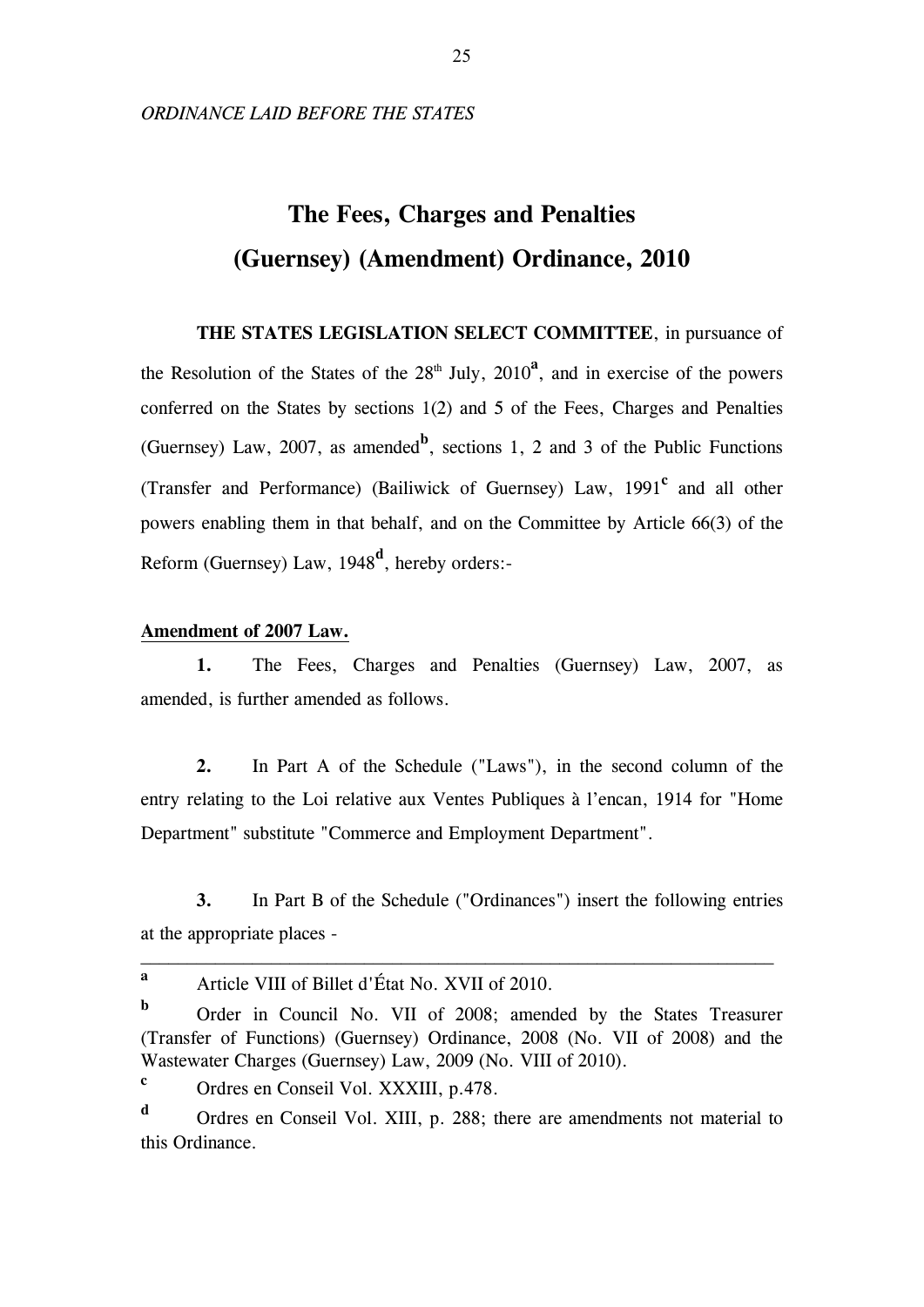| Bar Ordinance,<br>1949                                                                      | payable by candidate<br>Fee<br>to<br>Committee<br>in<br>respect<br>of<br>Bar<br>examination or re-examination                                                                                                                                 | Royal Court               |
|---------------------------------------------------------------------------------------------|-----------------------------------------------------------------------------------------------------------------------------------------------------------------------------------------------------------------------------------------------|---------------------------|
| <b>Public Transport</b><br>Ordinance, 1986                                                  | Fee payable to Chief Accountant for<br>grant or renewal of public service<br>vehicle licence under section $12(1)$ ,<br>$(2)$ or $(3)$ .                                                                                                      | Environment<br>Department |
|                                                                                             | Fee payable to Chief Accountant for<br>transfer of public service vehicle<br>licence<br>new owner of<br>to<br>motor<br>vehicle under section $14(3)$ .                                                                                        |                           |
|                                                                                             | Refundable<br>deposit<br>payable<br>to<br>Department for issue of public service<br>vehicle licence plate under section<br>$15(3)$ .                                                                                                          |                           |
|                                                                                             | Fee payable to Chief Accountant in<br>examination<br>respect<br>$\sigma$<br>and<br>subsequent examination of public<br>service<br>vehicle<br>and<br>testing,<br>adjustment and sealing of taximeter<br>under section $42(6)(a)$ , (b) or (c). |                           |
| Road Traffic<br>(Permits to Drive)<br><b>Public Service</b><br>Vehicles)<br>Ordinance, 1986 | Fee payable to Chief Accountant in<br>respect of application for grant, grant<br>or renewal of permit to drive public<br>service vehicle under section 7 and<br>Schedule.                                                                     | Environment<br>Department |
|                                                                                             | Fee payable to Chief Accountant for<br>driving test and Island knowledge test<br>under section $4(4)$ .                                                                                                                                       |                           |

## **Citation.**

 **4.** This Ordinance may be cited as the Fees, Charges and Penalties (Guernsey) (Amendment) Ordinance, 2010.